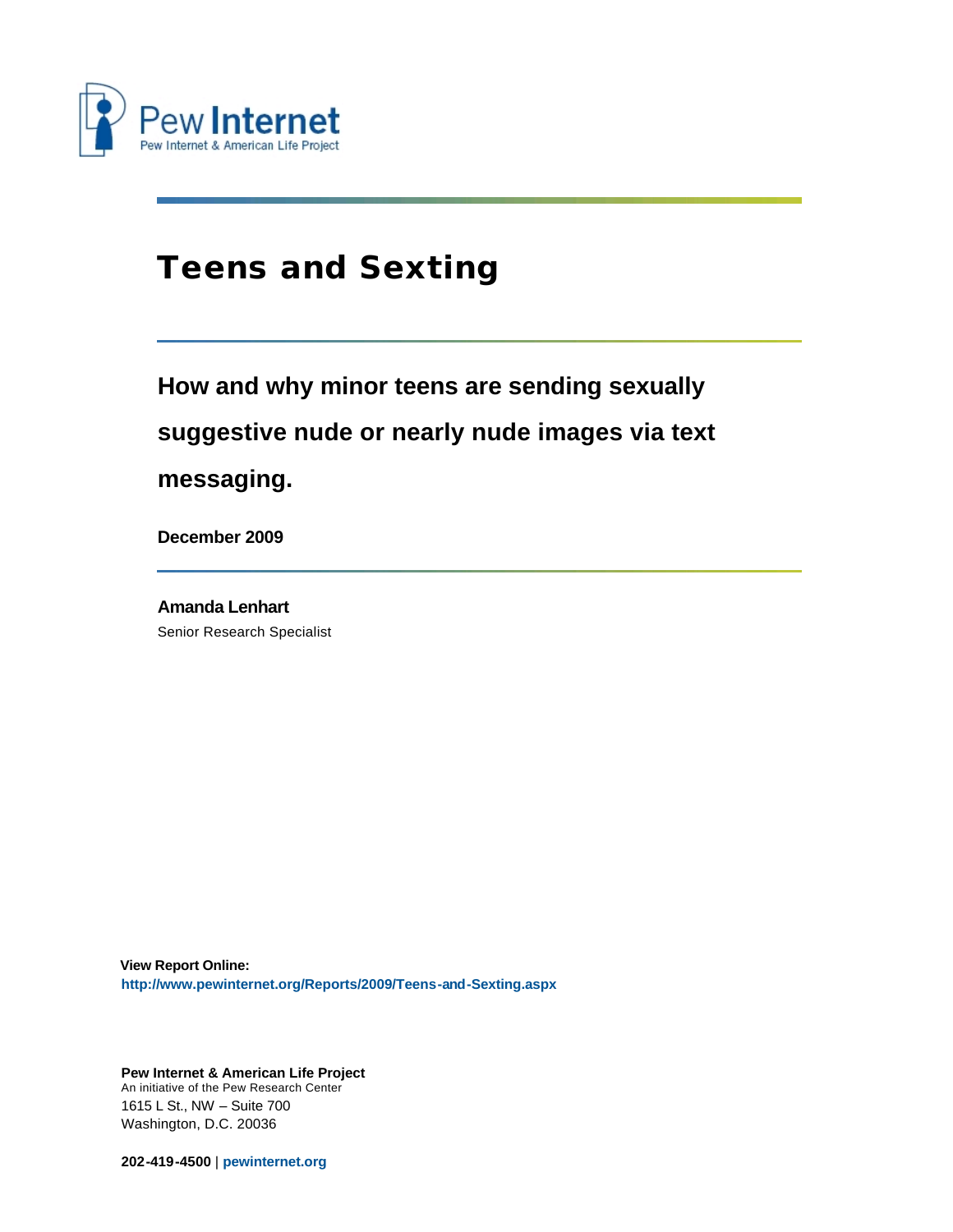#### **CONTENTS**

| <b>Overview and Introduction</b>         | 3               |
|------------------------------------------|-----------------|
| <b>Teens and Sexting: Major Findings</b> | 6               |
| <b>Acknowledgements</b>                  | 13 <sup>°</sup> |
| <b>Questions and Data</b>                | 14              |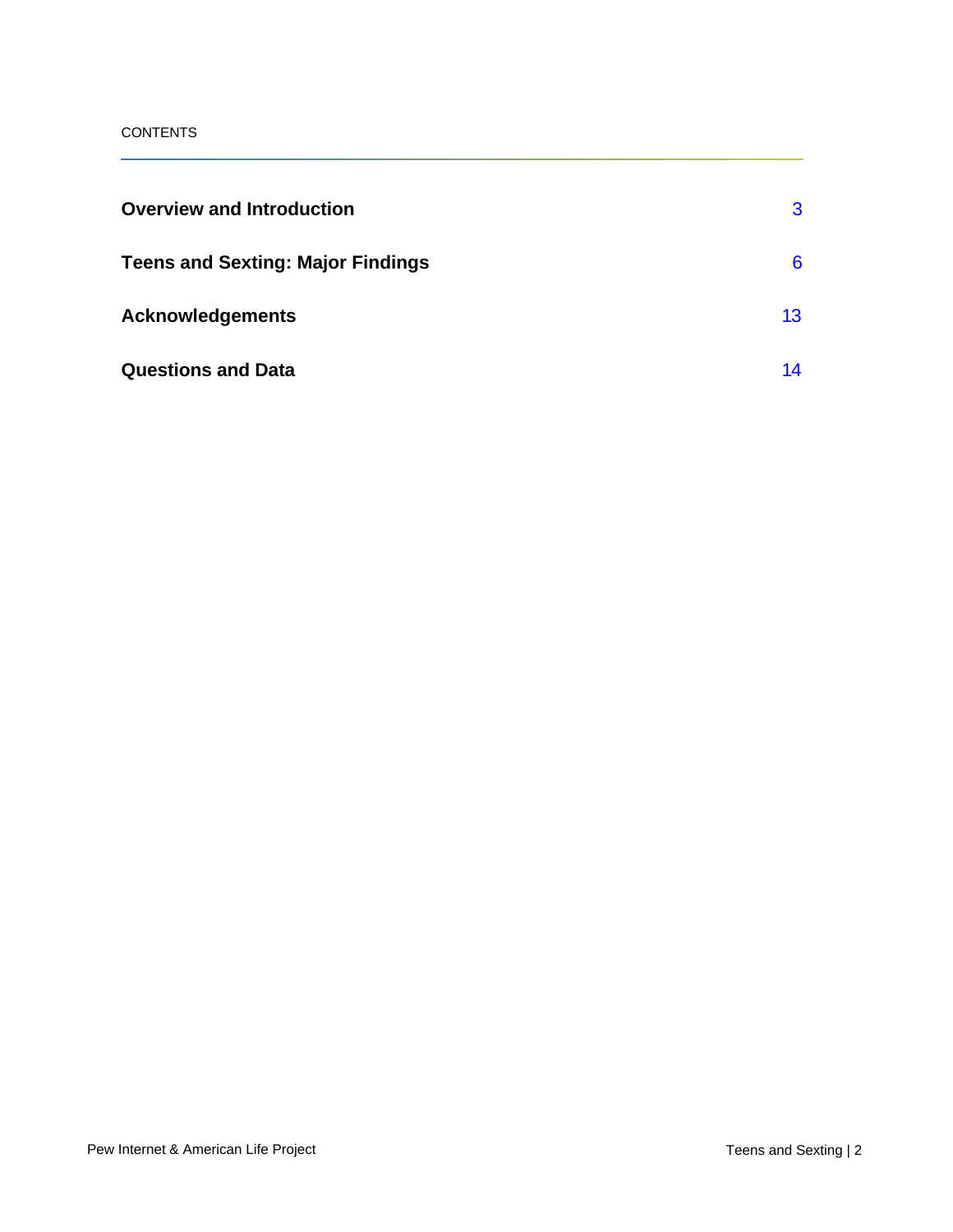## <span id="page-2-0"></span>**Overview and Introduction**

### **Findings**

In a nationally representative survey of those ages 12-17 conducted on landline and cell phones, the Pew Research Center's Internet & American Life Project found:

- $\bullet$  4% of cell-owning teens ages 12-17 say they have sent sexually suggestive nude or nearly nude images of themselves to someone else via text messaging
- 15% of cell-owning teens ages 12-17 say they have received sexually suggestive nude or nearly nude images of someone they know via text messaging on their cell phone.
- Older teens are much more likely to send and receive these images; 8% of 17-yearolds with cell phones have sent a sexually provocative image by text and 30% have received a nude or nearly nude image on their phone.
- The teens who pay their own phone bills are more likely to send "sexts": 17% of teens who pay for all of the costs associated with their cell phones send sexually suggestive images via text; just 3% of teens who do not pay for, or only pay for a portion of the cost of the cell phone send these images.
- Our focus groups revealed that there are three main scenarios for sexting: 1) exchange of images solely between two romantic partners; 2) exchanges between partners that are shared with others outside the relationship and 3) exchanges between people who are not yet in a relationship, but where at least one person hopes to be.

#### **Introduction: Cell phones are more and more a part of teen life**

Since the Pew Research Center's Internet & American Life Project first started tracking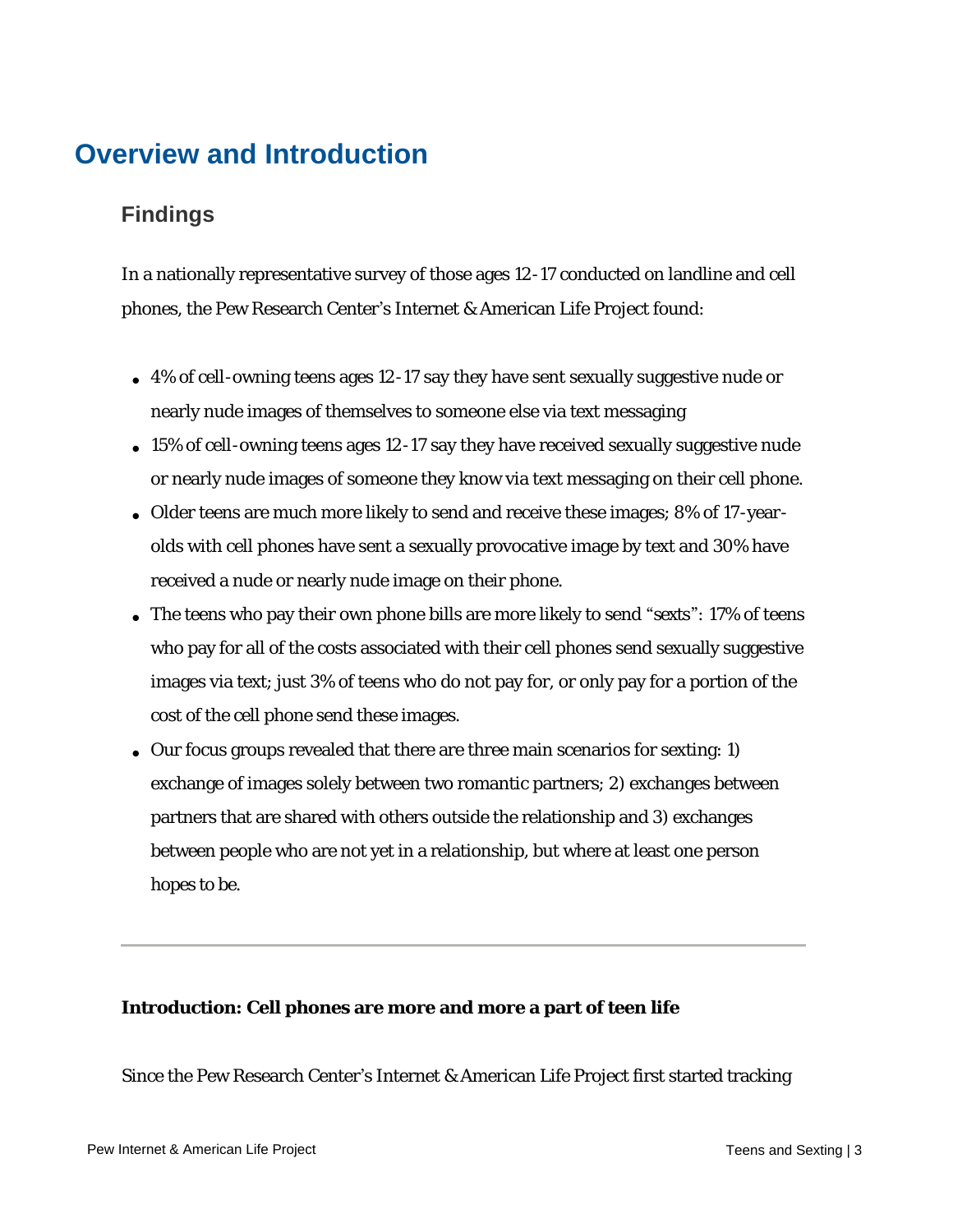teen cell phone use, the age at which American teens acquire their first cell phone has consistently grown younger. In Pew Internet's 2004 survey of teens, 18% of teens age 12 owned a cell phone. In 2009, 58% of 12 year-olds own a cell phone. We also have found that cell phone ownership increases dramatically with age: 83% of teens age 17 now own a cell phone, up from 64% in 2004.

At the same time the level of adoption has been growing, the capacity of these cell phones has also changed dramatically. Many teens now use their phones not just for calling, but also to access the internet and to take and share photos and videos. In our survey of 800 youth ages 12-17 conducted from June 26 to September 24, we found that 75% of all teens those ages own a cell phone and 66% of teens use text messaging.

Texting has become a centerpiece in teen social life, and parents, educators and advocates have grown increasingly concerned about the role of cell phones in the sexual lives of teens and young adults. In particular, over the past year, press coverage and policy discussions have focused on how teens are using or misusing cell phones as part of their sexual interactions and explorations. The greatest amount of concern has focused on "sexting" or the creating, sharing and forwarding of sexually suggestive nude or nearly nude images by minor teens.

Both laws and law enforcement practices around sexting are emerging to deal with the issue and they vary significantly from jurisdiction to jurisdiction. Some law enforcement officers and district attorneys have begun prosecuting teens who created and shared such images under laws generally reserved for producers and distributors of child pornography.

An incident in Pennsylvania that unfolded earlier this year highlighted the conflict between those committed to strictly enforcing the law and those who believe that such enforcement is a heavy-handed response to social problem best handled outside of the legal system in a way that treats minors as a special case (as in other parts of the justice system). In Pennsylvania, a local district attorney threatened to charge 17 students who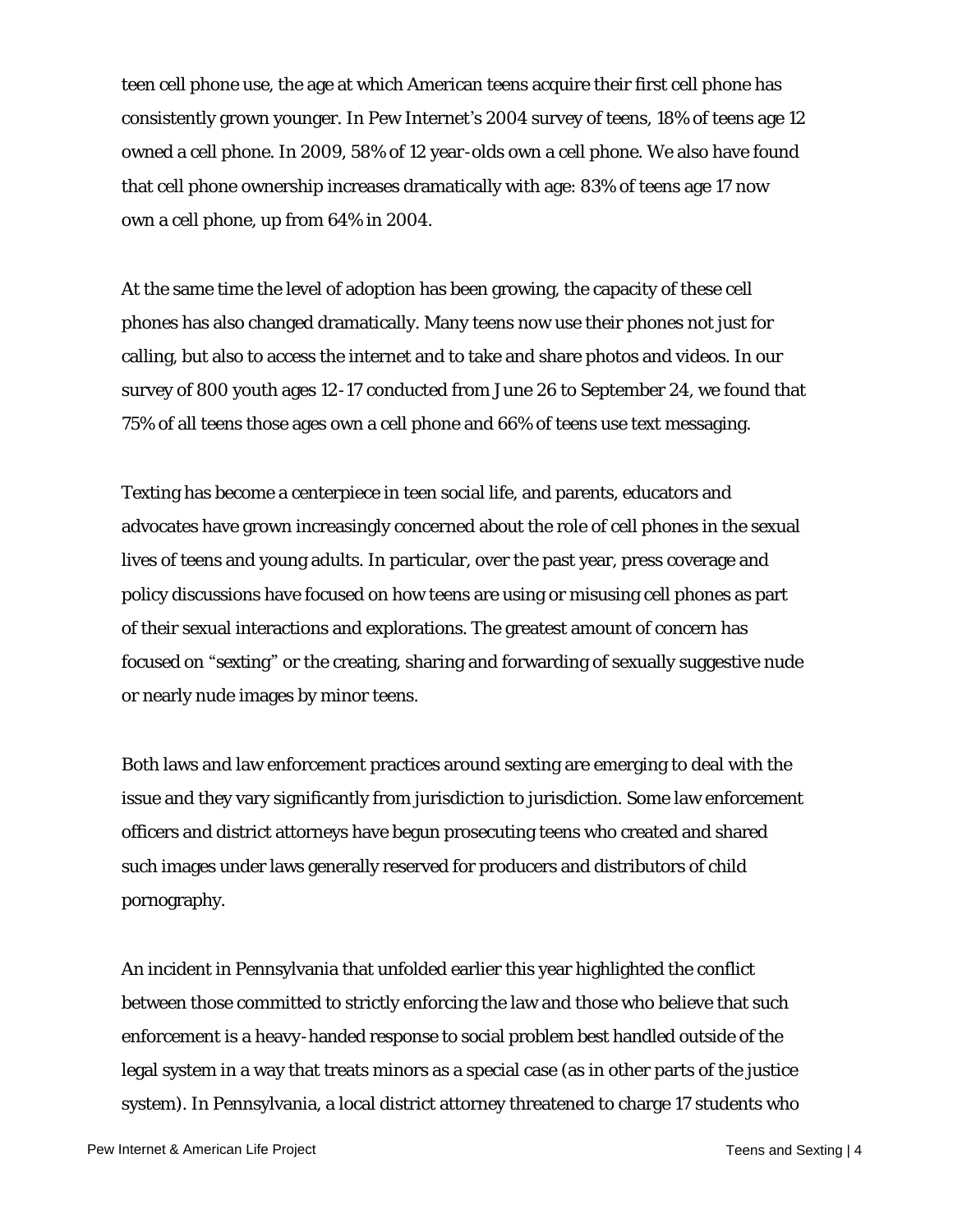were either pictured in images or found with "provocative" images on their cell phones with prosecution under child pornography laws unless they agreed to participate in a five-week after school program and probation. The parents of two of the girls countersued the DA with the assistance of the American Civil Liberties Union, who argued that the images did not constitute pornography and that the girls could not be charged as they did not consent to the distribution of the images that pictured them.**[1](#page-5-0)** Similar incidents occurred in Massachusetts,**[2](#page-5-1)** Ohio,**[3](#page-5-2)** and several other states. One notable incident in Florida left 18-year-old Philip Alpert listed as registered sex offender for the next 25 years after he was convicted of sending nude images of his 16-year-old girlfriend to family and friends after an argument.**[4](#page-5-3)** Teens are being charged with everything from "disorderly conduct" and "illegal use of a minor in nudity-oriented material" to felony "sexual abuse of children…, criminal [use] of a communications facility, or open lewdness."

Legislatures in a handful of states are stepping in to consider making laws that downgrade the charges for creating or trading sexually suggestive images of minors by text from felonies to misdemeanors. In 2009, the Vermont<sup>[5](#page-5-4)</sup> and Utah<sup>[6](#page-5-5)</sup> state legislatures downgraded the penalties for minors and first-time perpetrators of "sexting." Ohio**[7](#page-5-6)** has legislation pending to criminalize, at a milder level, sexting between minors.

In December 2008, The National Campaign to Prevent Teen and Unplanned Pregnancy and their research partners released a study called "Sex and Tech" that examined the role of technology in the sex lives of teens and young adults. In addition to the National Campaign's online survey, Cox Communications, partnered with National Center for Missing and Exploited Children and Harris Interactive, and MTV in partnership with the Associated Press have also released findings from online surveys on the topic. In the National Campaign study, 19% of teens ages 13-19 who participated in the survey said they had *sent* a sexually suggestive picture or video of themselves to someone via email, cell phone or by another mode, and 31% had *received* a nude or semi-nude picture from someone else. In the Cox study done in March 2009, 9% of teens ages 13-18 had sent a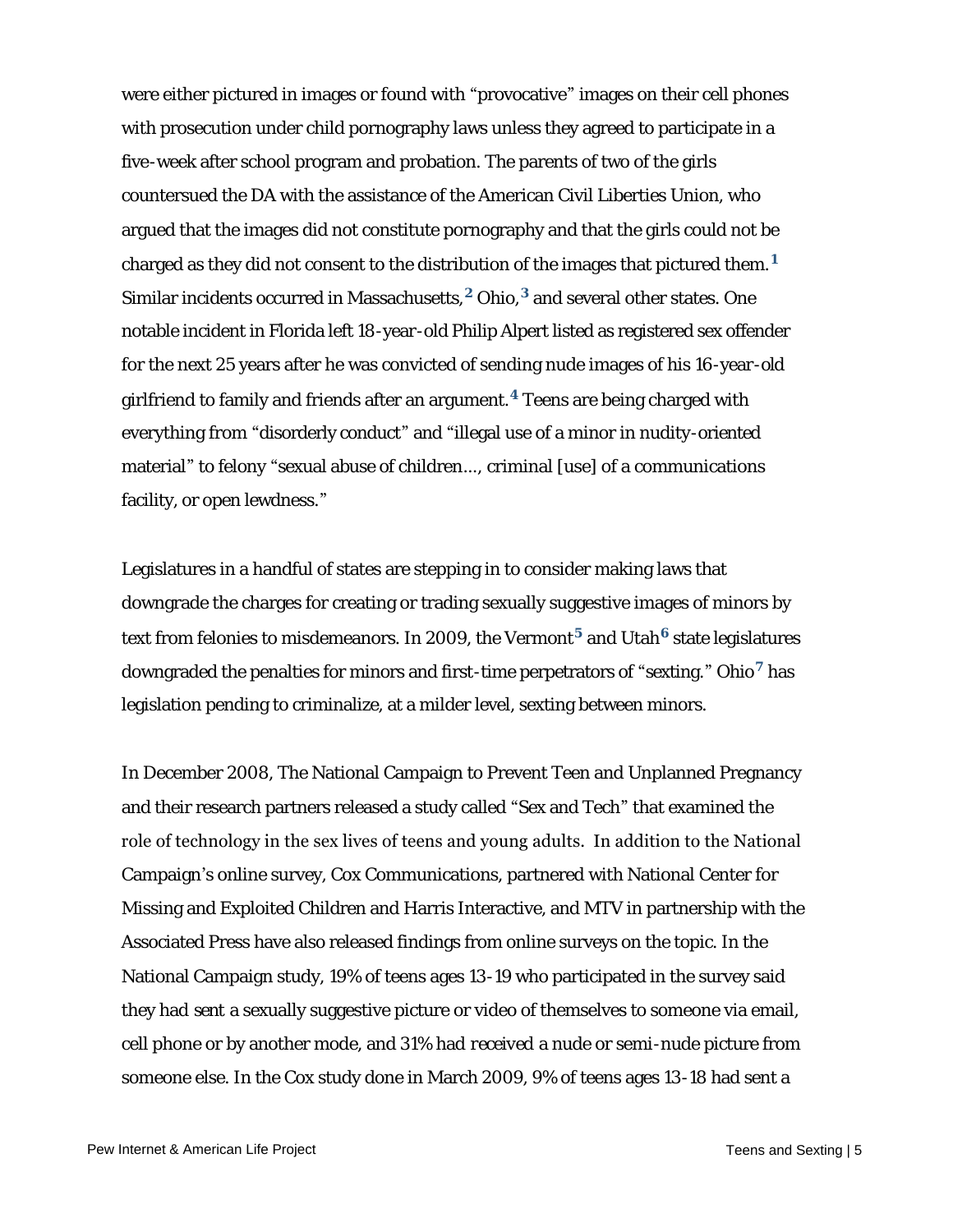sexually suggestive text message or email with nude or nearly-nude photos, 3% had forwarded one, and 17% had received a sexually suggestive text message or email with nude or nearly nude photos.**[8](#page-5-7)** The MTV-AP poll conducted in September reports that 1 in 10 young adults between the ages of 14 and 24 have shared a naked image of themselves with someone else and 15% have had someone send them naked pictures or videos of themselves. Another 8% of young adults have had someone send them naked images of someone else they know personally.**[9](#page-5-8)**

#### **NOTES**

<span id="page-5-0"></span><sup>1</sup> "Sexting Girls Facing Porn Charge Sue D.A." 27 March 2009, CBS.com. <http://www.cbsnews.com/stories/2009/03/27/earlyshow/main4896577.shtml>  $<sup>2</sup>$  Ibid.</sup>

<span id="page-5-2"></span><span id="page-5-1"></span><sup>3</sup> "Teens Face Child Porn Charge In Sexting Incident." Posted 7 April 2009, Updated 8 April 2009. WLWT.com. <http://www.wlwt.com/news/19120685/detail.html>

<span id="page-5-3"></span> $^4$  Deborah Feyerick and Sheila Steffen, "'Sexting' lands teen on sex offender list." 9 April 2009. CNN. <http://www.cnn.com/2009/CRIME/04/07/sexting.busts/index.html>

<span id="page-5-4"></span>5 House Proposal of Amendment/As Passed by House 2009. S.125. The State of Vermont Legislature. <http://www.leg.state.vt.us/docs/2010/bills/House/S-125.pdf>

<span id="page-5-5"></span> $^6$ Title 76 Utah Criminal Code. Chapter 10 Offenses Against Public Health, Safety, Welfare, and Morals, Section 1204 Distributing pornographic material - Penalties -- Exemptions for Internet service providers and hosting companies.

[http://www.le.utah.gov/UtahCode/getCodeSection?code=76-1 0-1204](http://www.le.utah.gov/UtahCode/getCodeSection?code=76-10-1204); Section 1206 Dealing in material harmful to a minor - Penalties - Exemptions for Internet service providers and hosting companies. [http://www.le.utah.gov/UtahCode/getCodeSection?code=76-1 0-1206](http://www.le.utah.gov/UtahCode/getCodeSection?code=76-10-1206)

<span id="page-5-6"></span> $^7$  Bill Analysis, Legislative Service Commission, S.B. 103, 128th Ohio General Assembly (As [Introduced\). http://www.legislature.state.oh.us/analysis.cfm?ID=128\\_SB\\_103&ACT=As%](http://www.legislature.state.oh.us/analysis.cfm?ID=128_SB_103&ACT=As%20Introduced&hf=analyses128/s0103-i-128.htm) 20Introduced&hf=analyses128/s0103-i-128.htm

<span id="page-5-7"></span> $^8$  Cox Communications Teen Online & Wireless Safety Survey, in Partnership with the National Center for Missing & Exploited Children® (NCMEC) and John Walsh. May 2009. http://www.cox.com/takecharge/safe\_teens\_2009/media/2009\_teen\_survey\_internet\_and\_wireless\_saf

<span id="page-5-8"></span><sup>9</sup> MTV-AP Digital Abuse Study, Executive Summary. AThinLine.org. [http://www.athinline.org/MTV-AP\\_Digital\\_Abuse\\_Study\\_Executive\\_Summary.pdf](http://www.athinline.org/MTV-AP_Digital_Abuse_Study_Executive_Summary.pdf)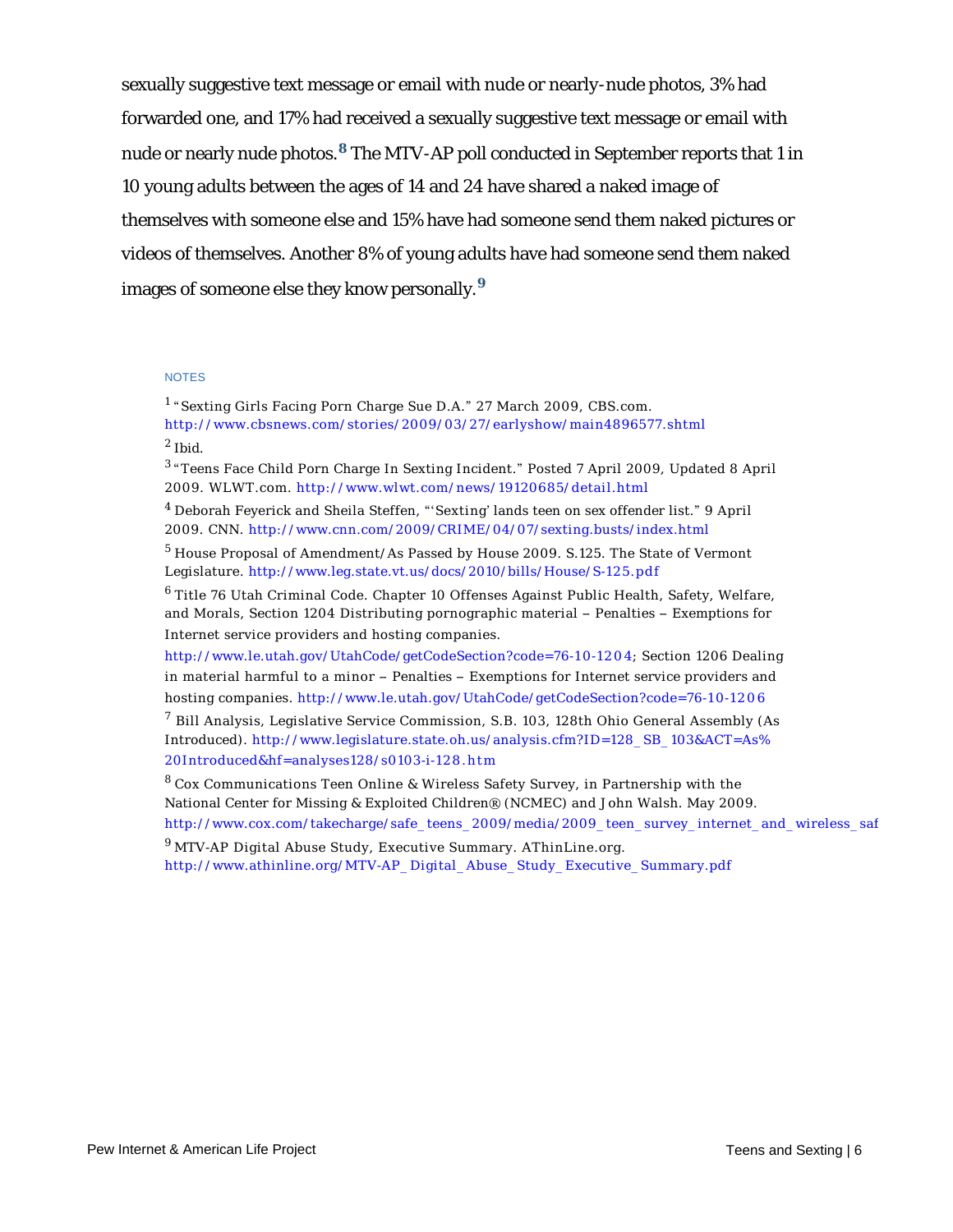## <span id="page-6-0"></span>**Teens and Sexting: Major Findings**

### **The Pew Internet Project's study**

In our nationally-representative telephone survey conducted from June to September we asked teens whether they had sent or received sexually suggestive nude or nearly nude photos or videos of themselves or of someone they knew on their cell phones. Partnering with the University of Michigan, in October we conducted a series of focus groups with teens ages 12-18 and during those groups, teens took a private paper survey in which they wrote about their experiences with sexting.

These questions focus on the sending and receiving of images via cell phone, and do not address suggestive text messages without visual content or those shared by other means (such as email or online social networks). We chose this strategy because the policy community and advocates are primarily concerned with the legality of sharing images and because the mobile phone is increasingly the locus of teens' personal, and seemingly private communication.

The Pew Internet survey data shows that 4% of all cell-owning teens ages 12-17 report sending a sexually suggestive nude or nearly-nude photo or video of themselves to someone else.**[10](#page-14-0)** The data reveals no difference in this practice related to gender: Girls and boys are equally as likely to have sent a suggestive picture to another person. The oldest teens in our sample  $-$  those aged  $17$   $-$  are the most likely to report having sent a sexually suggestive image via text with 8% of 17-year-olds having sent one, compared to 4% of those age 12. But otherwise, there is little variation across age groups in the likelihood of having sent a sexual image by text. Teens who paid for all of the costs associated with their cell phone were more likely to report sending sexual images of themselves by text, with 17% of these teens sending sexually suggestive texts compared to just 3% of teens who did not pay for or only paid for a portion of the cost of their cell phone. Overall, 70% of teens have a cell phone that someone else, usually a parent, pays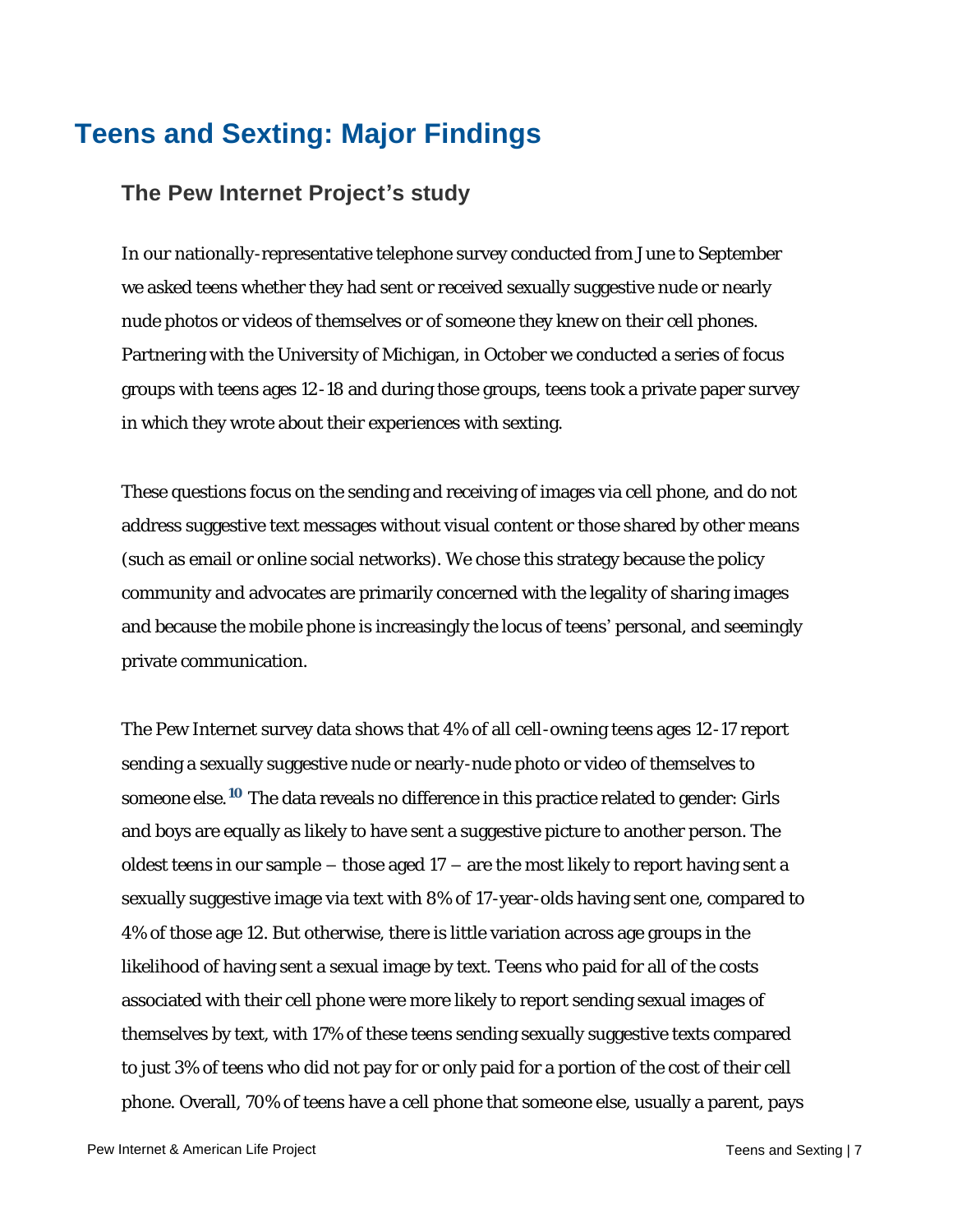## One in six teens with a cell phone have received a sexually suggestive image or video of someone they know

Four percent of cell-owning teens have sent a sexually suggestive nude or nearly nude image or video via text message

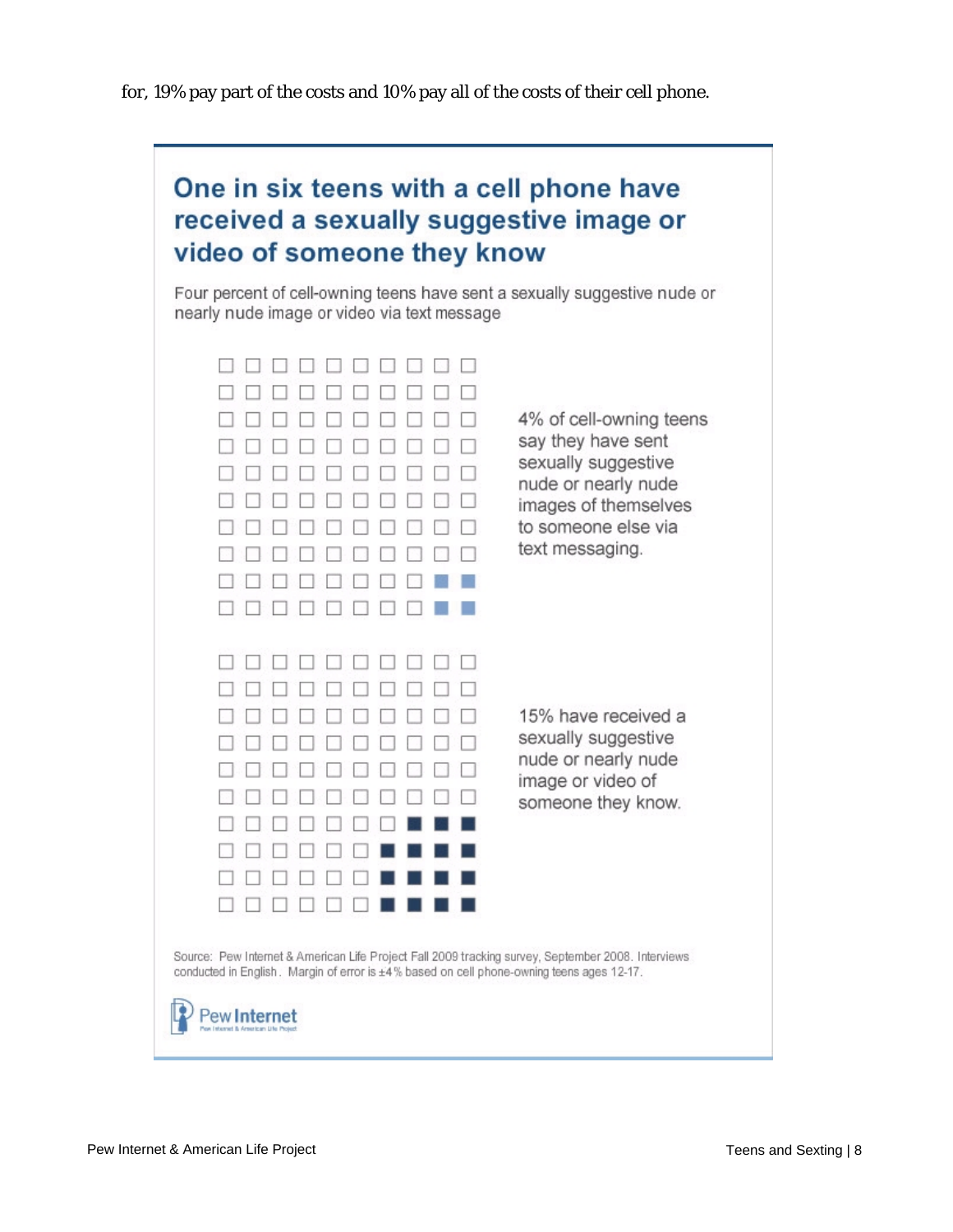When it comes to receiving images, 15% of those ages 12-17 have received a sexually suggestive nude or nearly nude photo or video of someone they know on their cell phone. Older teens ages 14-17 are more likely than younger teens to report receiving such images or videos: 18% of older teens have received an image versus 6% of teens ages 12-13 who have received such content. The data show a steady increase in likelihood of receipt of sexually suggestive images via text by age, with just 4% of 12 year-olds receiving these images or videos compared to 20% of 16-year-olds and 30% of 17-year-olds. There are no statistically significant differences in reports of receipt of these images by gender.

There are some indications that teens who send and receive suggestive images via text message are likely to be those whose phones are more central to their lives than less intense cell phone users. For instance, teens who send any type of text message are more likely than teens who do not text to say they have received a sexually suggestive image on their cell phone, with 16% of texters receiving these images compared to 7% of teens who do not use text messaging. Teens with unlimited text messaging plans – 75% of teens with cell phones -- are also more likely to report receiving sexually suggestive texts with 18% of teens with unlimited plans receiving nude or nearly nude images or video via their phones, compared to 8% of those with limited plans and 4% of those who pay per message.

Teens who receive sexually suggestive images on their cell phones are more likely to say that they use the phone to entertain themselves when bored; 80% of sexting recipients say they use their phones to combat boredom, while 67% of teens who have not received suggestive images on their phone say the same. Teens who have received these images are also less likely to say that they turn off their phones when it is not otherwise required – 68% of receiving teens say they generally do not turn off their phones when they do not have to, and 46% of teens who have not received suggestive images by text report the same "always on" behavior.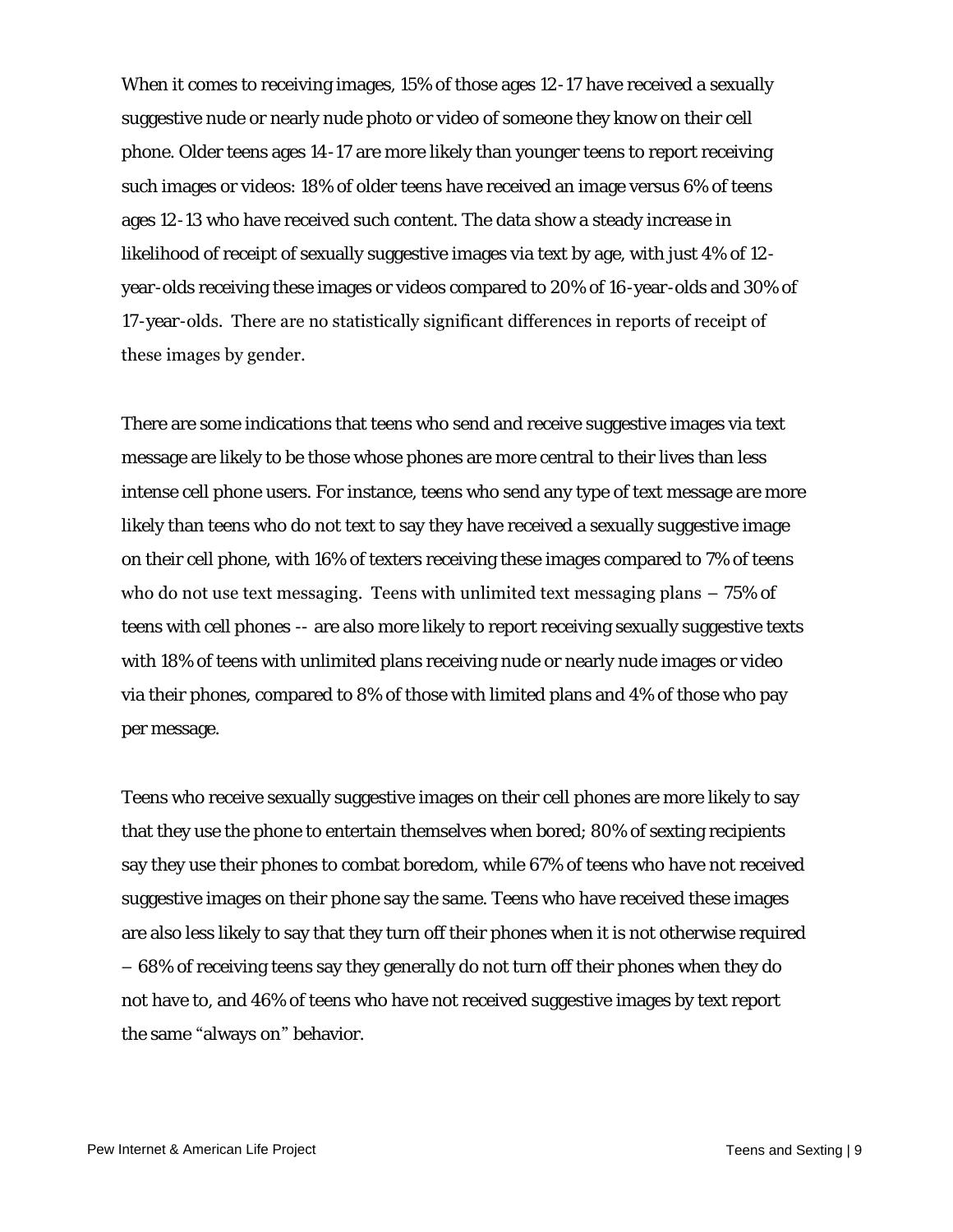### **Three Basic Sexting Scenarios**

Teens in our focus groups outlined three general scenarios in which sexually suggestive images are shared or forwarded. In one situation, images are shared between two romantic partners, in lieu of, as a prelude to, or as a part of sexual activity.

- "[I've sexted] a few times," wrote one 9th/10th grade boy. "Just between my girlfriend and I. Just my girlfriend sending pictures of herself to me and me sending pictures of myself to her."
- "Yeah, I've sent them to my boyfriend," said a 9th/10th grade girl. "Everybody does it."

An 11th/12th grade girl talked about sexting as part of an experimental phase for teens who are not yet sexually active:

<sup>l</sup> "I think it was more common in middle school, because kids are afraid to do faceto-face contact sexually. In high school, kids don't need the pictures. They'll just hang out with that person romantically."

For other teens, sexting is one part of a sexual relationship.

• "Yes, I do. I only do it with my girlfriend  $b/c$  we have already been sexually active with each other," wrote one older high school age boy. "It's not really a big deal."

However, these images sent between romantic partners can easily be forwarded (with or without the subject's knowledge) to friends or classmates and beyond.

- "This girl sent pictures to her boyfriend," wrote one older high school boy. "Then they broke up and he sent them to his friend, who sent them to like everyone in my school. Then she was supposed to come to my school because she got kicked out of her school because it was a Catholic school….it ruined high school for her."
- A middle school boy wrote "Yeah, [I get sexts] once a year, [from] people who have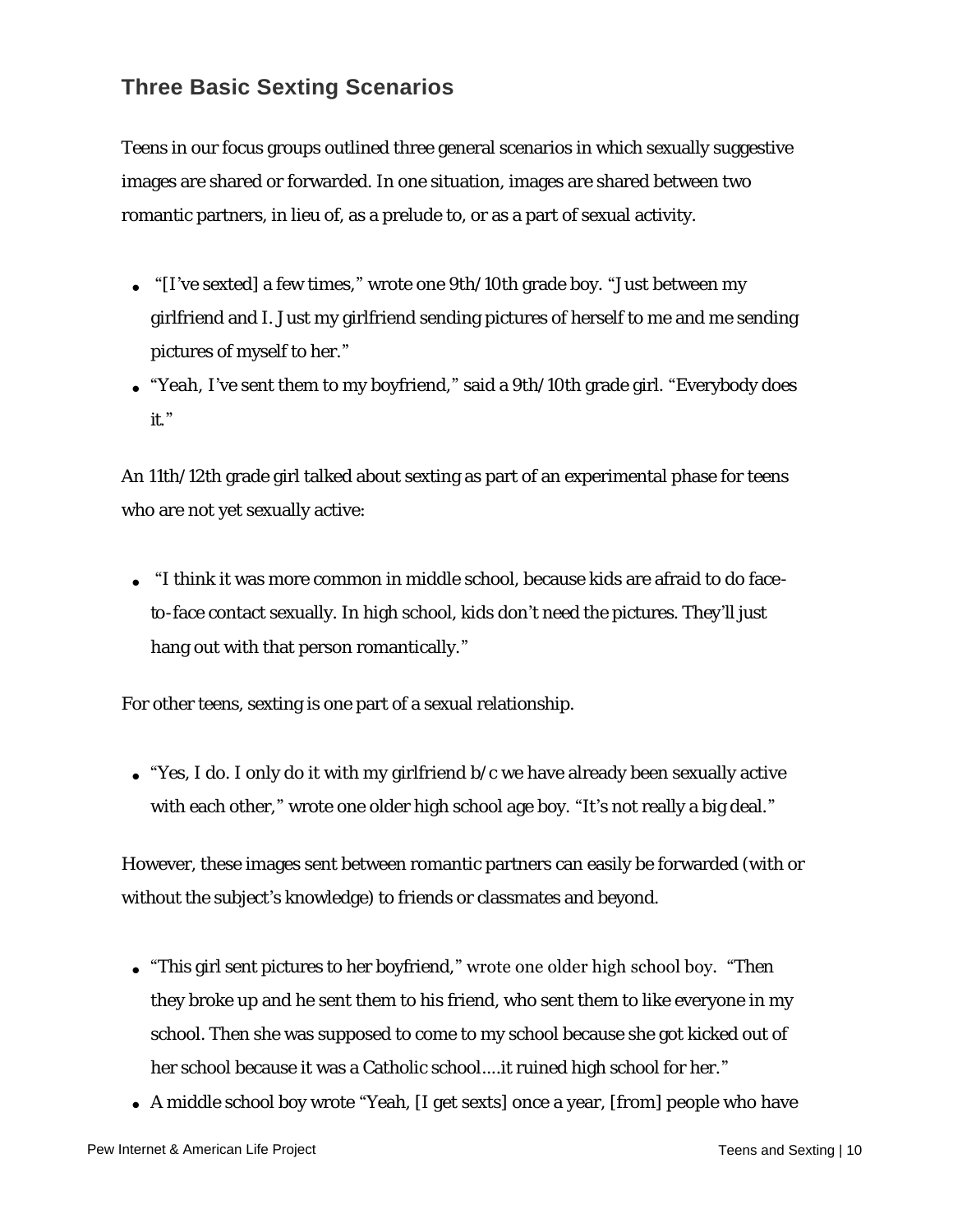girlfriends…usually the sender had it sent from his girlfriend and sent it to everyone...t is no big deal and it doesn't happen very often."

- Another high school girl explained "I've heard of people getting these types of pictures and usually its someone's girlfriend but the people that receive them aren't even the person that they are dating – they are sent to like ten other guys, for example, like the guy's friends with something saying 'I can't believe she did this."
- Another younger high school-aged girl wrote: "Yeah, it happens a lot, my friends do it all the time, it's not a big deal. Sometimes people will get into fights with their exs, and so they will send the nudes as blackmail, but it's usually when or after you've been dating someone."

But other images are sent between friends, or between two people where at least one of the pair is hoping to become romantically involved.

- <sup>l</sup> "If a guy wants to hookup with you, he'll send a pictures of his private parts or a naked picture of him[self]. It happens about 10 times a month," explained one older high school girl. "It's mostly the guys I date or just a guy that…really wants to hook up with you. I'm not really that type of person [who sends sexts], but I have friends who have."
- "Almost all the time it's a single girl sending to a single guy," wrote a younger high school boy. "Sometimes people trade pictures like 'hey you send me a pic I'll send you one.'"
- Another younger high school boy wrote, "Yes I have received some pics that include nudity. Girls will send them sometimes, not often. I don't know why they think it's a good idea but I'm not going to stop it. Sometimes a guy will get one and forward it to all his friends."
- One middle school boy wrote, "I have not received or sent, but have asked. It's mostly people I know – I've only asked once."
- <sup>l</sup> And another middle school boy wrote, "Well one time this crazy girl who had liked me sent me a nude picture of her for no reason. This was the only time. It was someone I knew for a while but we began to not be friends. [Sending the images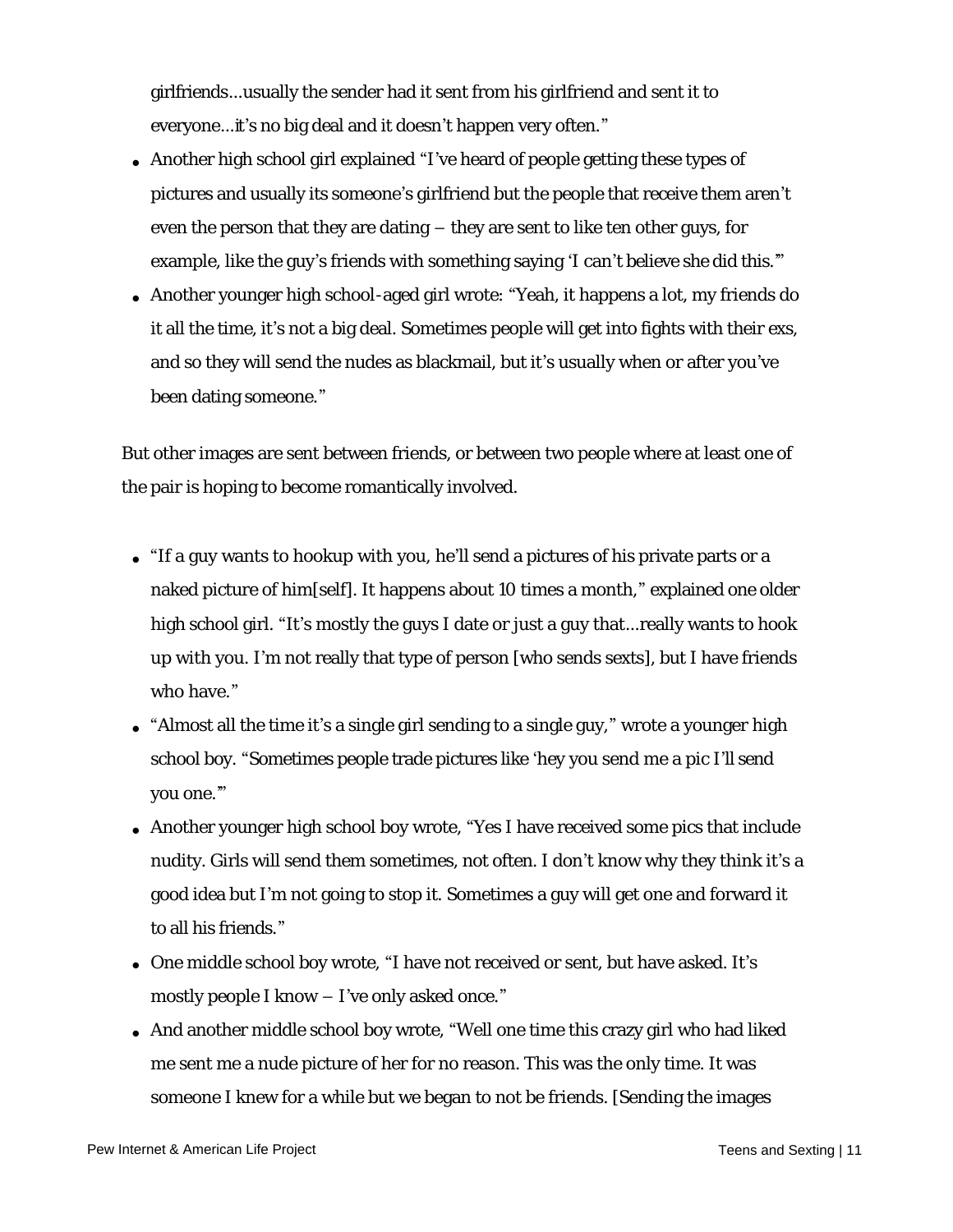was] over the line because they were graphic and completely uncalled for."

"When I was about 14-15 years old, I received/sent these types of pictures," one senior girl wrote. "Boys usually ask for them . . . I felt like if I didn't do it, they wouldn't continue to talk to me."

Sexually suggestive images sent to the privacy of the phone have become a form of relationship currency. One senior girl reflected:

• "When I was about 14-15 years old, I received/sent these types of pictures. Boys usually ask for them or start that type of conversation. My boyfriend, or someone I really liked asked for them. And I felt like if I didn't do it, they wouldn't continue to talk to me. At the time, it was no big deal. But now looking back it was definitely inappropriate and over the line."

Another older high school girl wrote about the pressure on girls to share such images:

 $\bullet$  "I haven't, but most of the girls who have are usually pressured by a guy that they like or want to like them, or their boyfriends. It's probably more common than what it seems because most people who get involved in this were probably pressured by someone to do it."

It is important to note that many teens have not sent or received or had sexually suggestive images forwarded to them.

- $\bullet$  "Um, no...things like that [are] never sent to my phone. And no, I've never done it," wrote one middle school girl.
- Another older high school girl wrote, "No, I haven't ever sent or received a picture or video on my phone that involves nudity."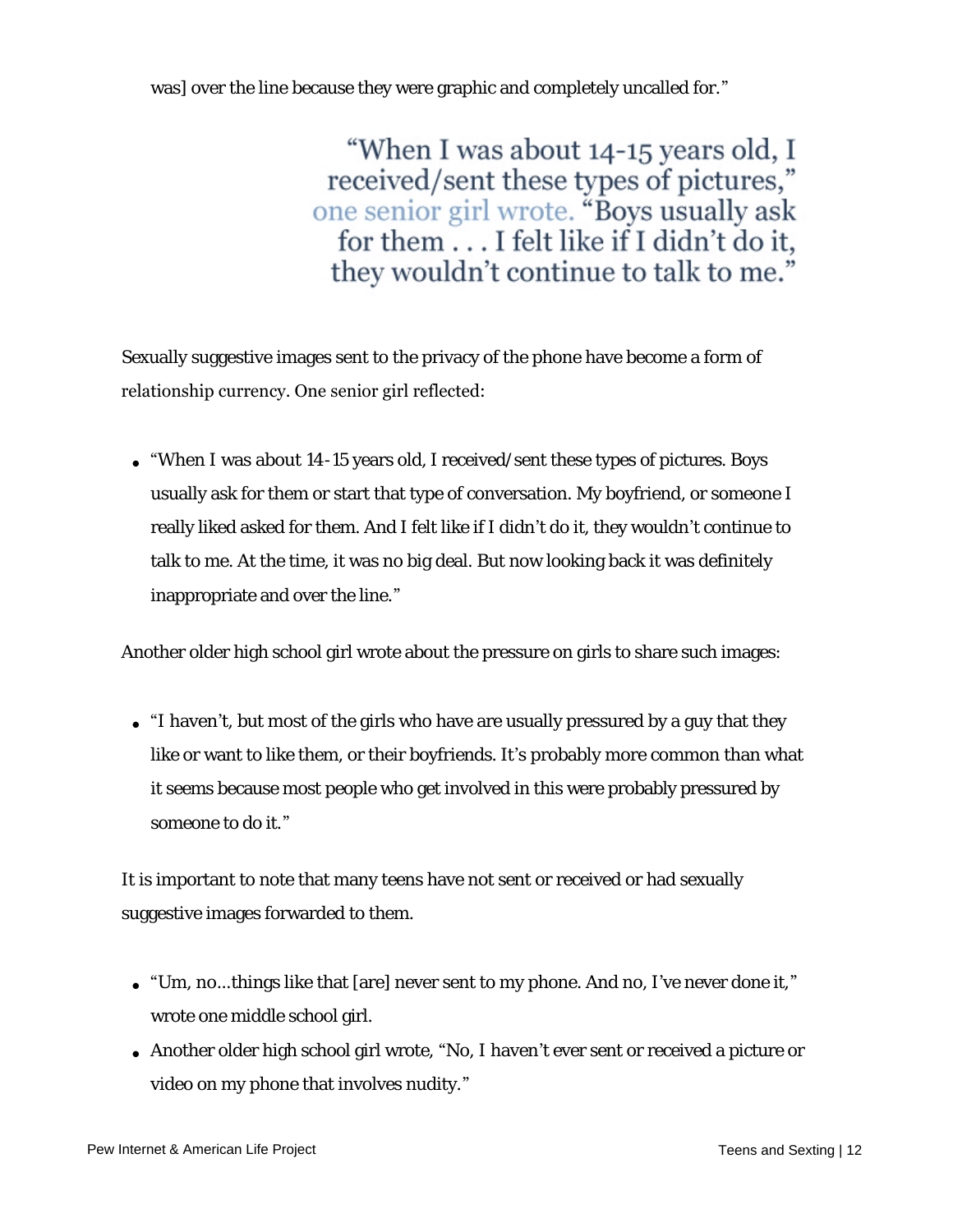• A younger high school boy explained his take on sexting: "I don't do that and I don't ask girls  $-$  [it's] not right and they wont like [you] as much  $-$  they will think of you as a pervert. So I don't."

### **Attitudes towards sexting**

In the focus groups, we found that teens' attitudes towards sexting vary widely, from those who do not think it is a major issue to others who think it is inappropriate, "slutty," potentially damaging or illegal. On one end of the spectrum are the teens who view sexting as a safer alternative to real life sexual activity.

- $\bullet$  "No, [it's not a big deal] we are not having sex, we are sexting," wrote one 9th/10th grade boy. "It's not against my religion or anything."
- Another younger high school boy added: "Most people are too shy to have sex. Sexting is not as bad."
- <sup>l</sup> Another high school boy wrote "I know people think [sexting] is dangerous, but to me, it's no big deal because I get them a lot."

Other teens avoid it because of their concerns about legality and the potential for public release of the images.

 $\bullet$  "I have never sent or received a picture involving nudity because I do know that it is illegal," wrote an older high school girl. She continued, "Also, I think texting [sexually suggestive images] is too risky – a friend could take your phone and see it. That's not something you want to be in public. And at my school you can get in trouble for it."

Some teens brand these images, particularly images of girls, as inappropriate and make judgments about the people who appear in them. One older high school boy wrote,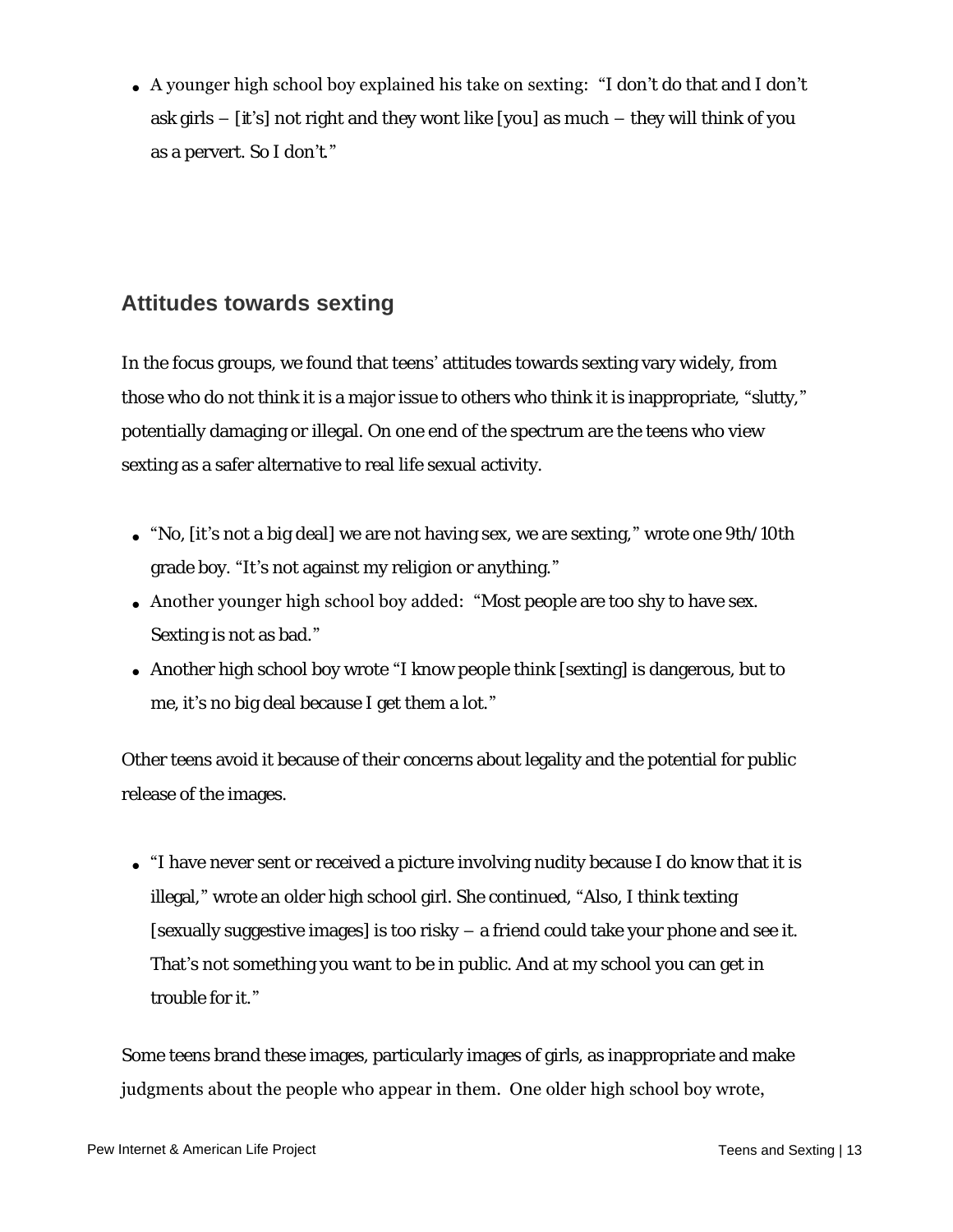- "This is commn only for girls with 'slut' reputations. They do it to attract attention."
- A middle school girl had a similar concern: "I've been asked to send naked pics, but I think that's stupid. You can ruin your reputation. Sometimes I wonder how girls can send naked pics to a boy. I think it's gross. They're disrespecting themselves."

Teens make fine distinctions in what is acceptable and what is unacceptable in transmitted images.

 $\bullet$  "I like classy girls so I don't like [sexts] as much any more – it makes them look slutty," wrote one younger high school boy. "But [it's] not a big deal if [it's] just a topless photo, but when it's the bottom also it's a lot more serious."

Another middle school girl had a different view of the distinction between "slutty" and nude images. When asked if she had sent sexually suggestive nude or nearly nude images of herself to someone else's cell phone she wrote, "NEVER have and never will. I think I've only sent slutty pics but not naked."

When teens in the focus groups were asked how common they believed sexting to be, the answers covered the spectrum, from infrequent to very common.

- "Sexting's not common, but it does happen because girls want everyone to know they 'look good,'" wrote one teen.
- $\bullet$  "I think it's not very common, but people do it"
- <sup>l</sup> "[sexting's] not common at my school, but I do know a handful of *couples* that do this." *[Emphasis hers].*

Still, some teens believe sexting is quite prevalent. A high school girl wrote:

- <sup>l</sup> "I think it's fairly common in my school for people to do this. They see it as a way of flirting that may possibly lead to more for them."
- One high school boy wrote that sexting happens a lot "because if someone is going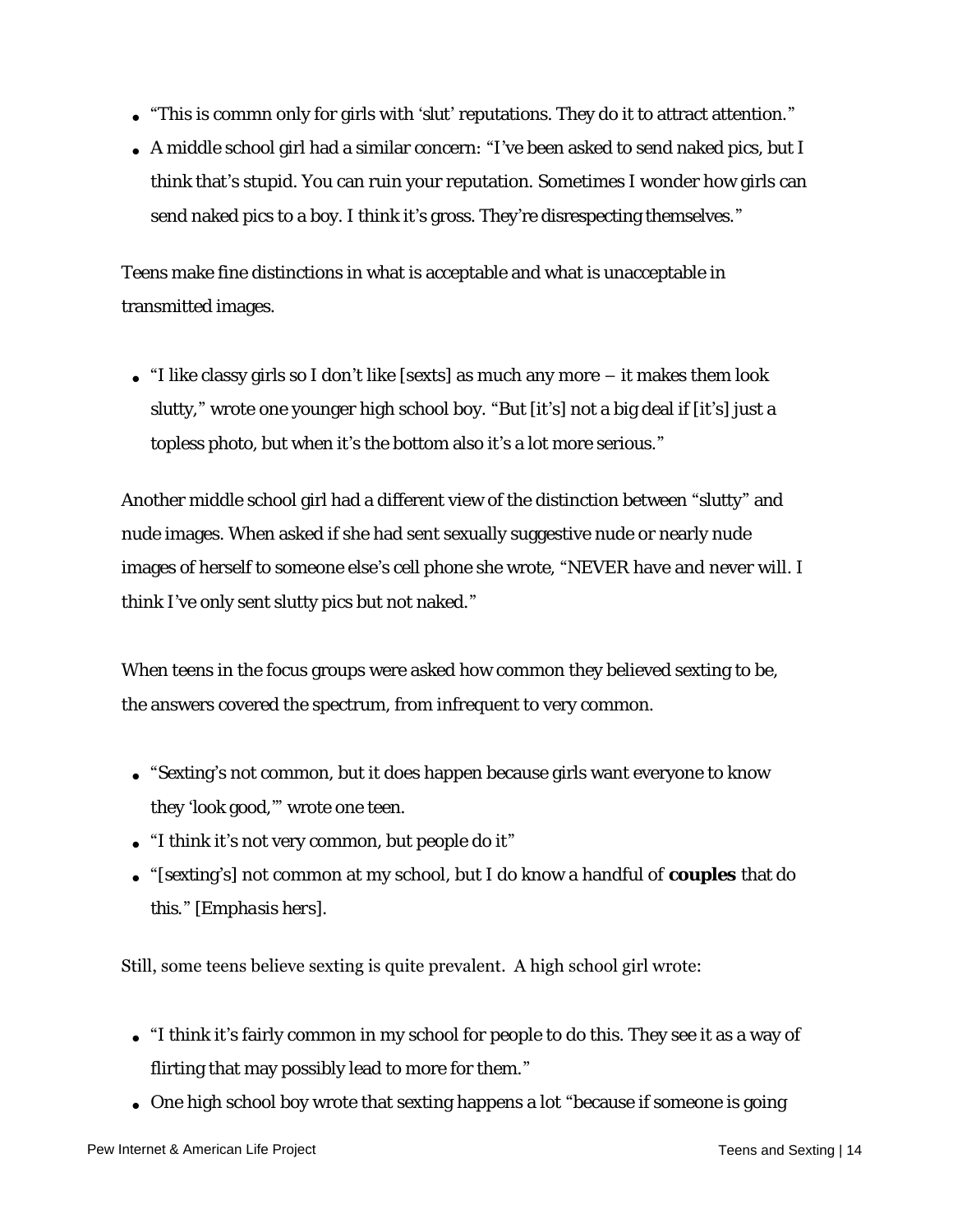out wit $[h]$  a hot girl and she sends him a message with a picture, then everyone wants to see it."

- <sup>l</sup> A younger high school girl wrote, "Yes, [sexting is pretty common] cuz some of my friends do it. [But it's] no big deal I would let my mom see if she wanted."
- Another girl in the same focus group wrote, "yeah, it happens a lot, my friends do it all the time, but its not a big deal."

### **Parents' Role**

What is the role of parents here? One younger high school boy told us that he never sends or receives sexually suggestive images via text because "my mom goes through my phone." However, another high school boy described how he password protected images to keep others from viewing them. He told us that he "get(s) text picture messages from girls because they like me. The picture would have nudity, but I put those on security for my phone." On the Pew Internet telephone survey, teens whose parents said they looked at the contents of their child's cell phone were no more or less likely to send or receive nude or nearly nude images on their phones.

One parental intervention that may relate to a lower likelihood of sending of sexually suggestive images was parental restriction of text messaging. Teens who sent sexually suggestive nude or nearly nude images were less likely to have parents who reported limiting the number of texts or other messages the teen could send. Just 8% of teens who sent sexy images by text had parents who restricted the number of texts or other messages they could send; 28% of teens who didn't send these texts had parents who limited their child's texting.

#### **NOTES**

<span id="page-14-0"></span> $^{10}$  Note: sexting is a topic with a relatively high level of social disapproval. This raises the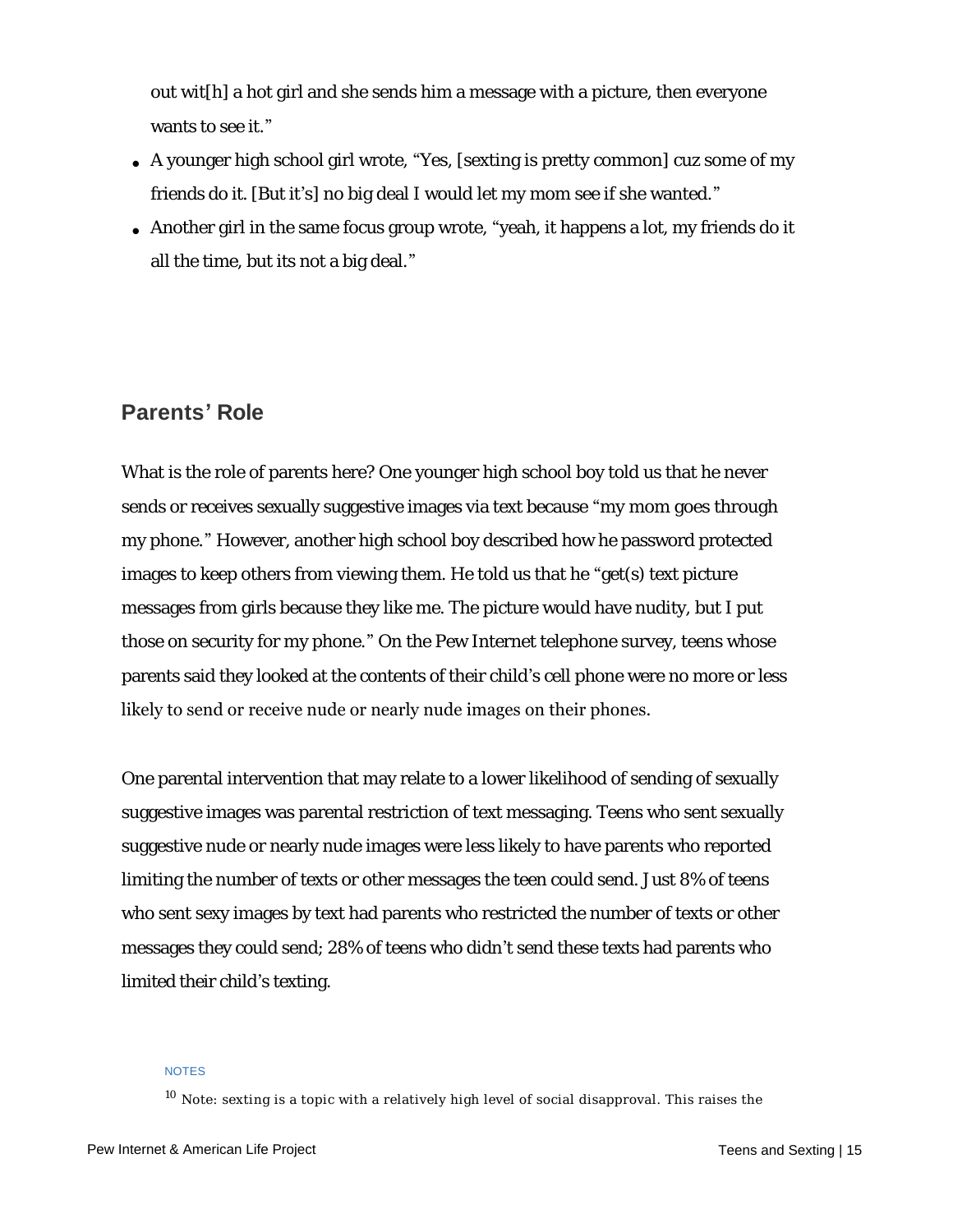possibility that any time any researcher asks questions about the subject that respondents will not admit to engaging in the socially subject behavior, which may result in findings that underreport the actual incidence of a behavior. And while focus groups are not representative samples, the number of teens in our focus groups who were able to talk about these experiences suggests that this may be the case.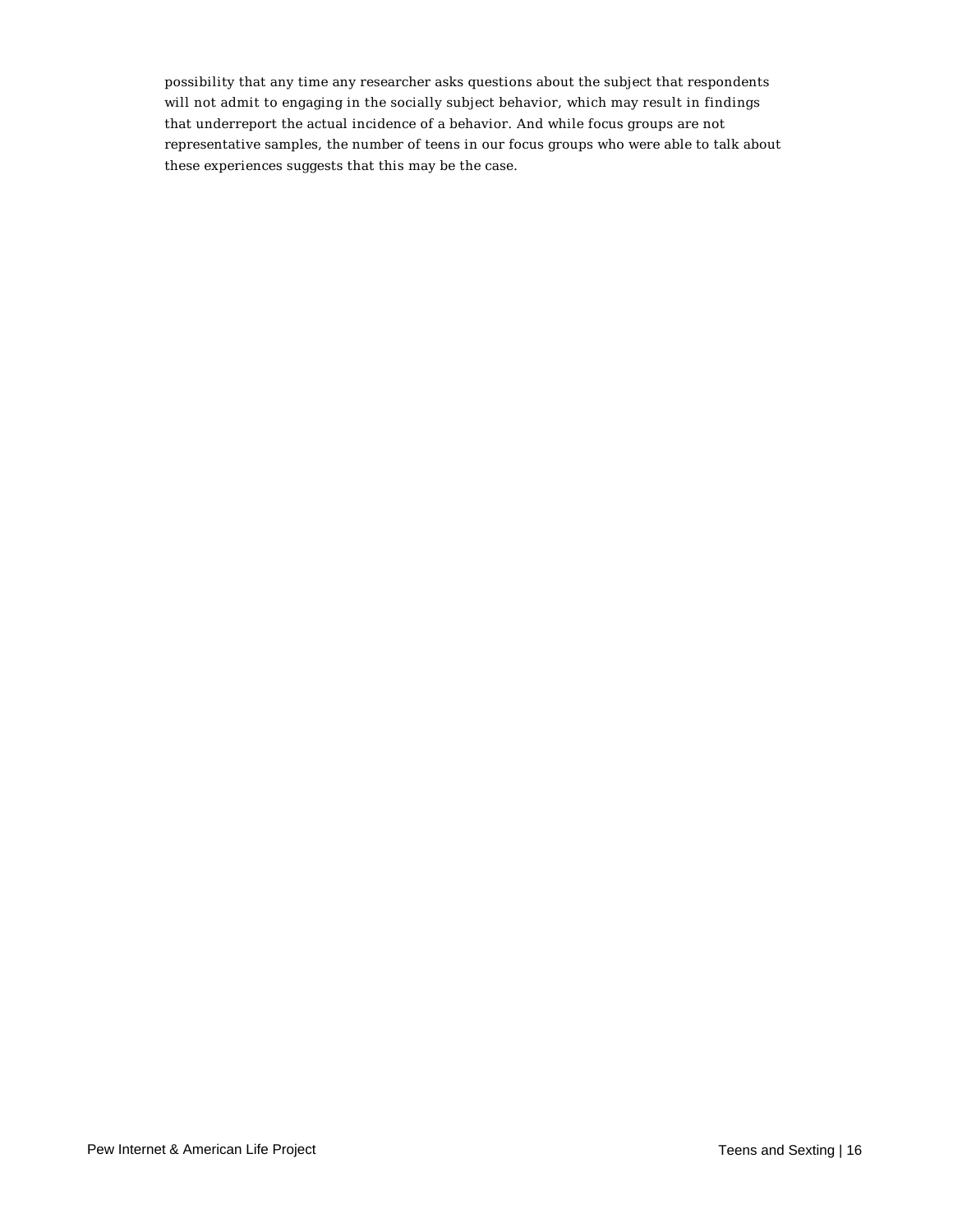## <span id="page-16-0"></span>**Acknowledgements**

## **Acknowledgements**

### **Acknowledgements**

Thanks to Rich Ling of IT University of Copenhagen and Telenor and Scott Campbell of the University of Michigan, our partners on this project for their hard work and insights. Thanks, too, to Helen Ho, Elliot Panek, Nat Poor and Kathryn Zickuhr and the folks at Resolution Research for their work on the focus groups and graphics in this report.

### **About the Pew Research Center's Internet & American Life Project**

The Pew Research Center'[s Internet & American Life Project](http://pewinternet.org/About-Us.aspx) is one of seven projects that make up the [Pew Research Center](http://pewresearch.org/), a nonpartisan, nonprofit "fact tank" that provides information on the issues, attitudes and trends shaping America and the world. The Project produces reports exploring the impact of the internet on families, communities, work and home, daily life, education, health care, and civic and political life. The Project aims to be an authoritative source on the evolution of the internet through surveys that examine how Americans use the internet and how their activities affect their lives.

The Pew Internet Project takes no positions on policy issues related to the internet or other communications technologies. It does not endorse technologies, industry sectors, companies, nonprofit organizations, or individuals.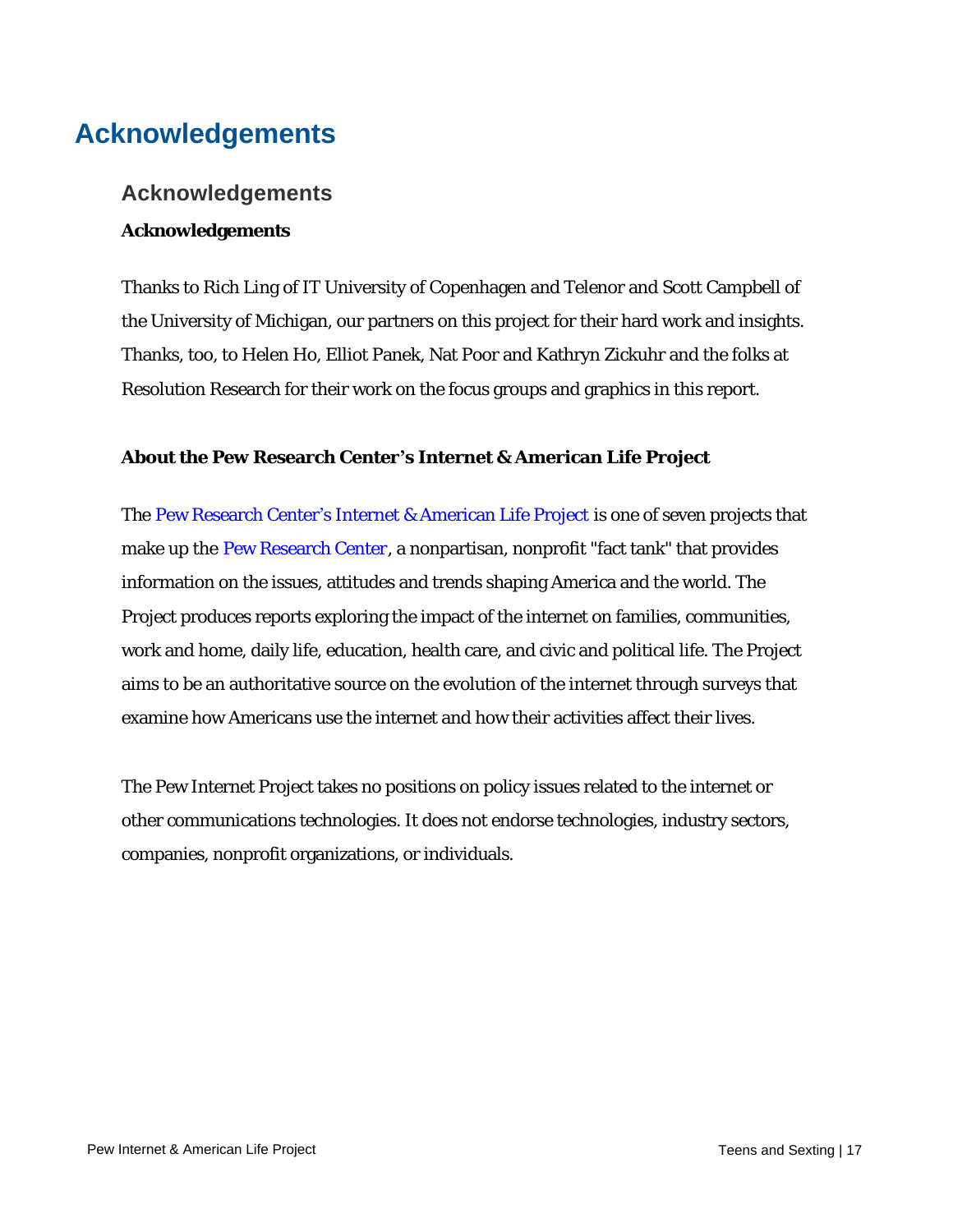## <span id="page-17-0"></span>**Questions and Data**

### **Methodology**

This report is based on the findings of a telephone survey on teens' and parents' use of mobile phones and 6 focus groups conducted in 3 U.S. cities in October 2009 with teens between the ages of 12 and 18. The quantitative results in this report are based on data from telephone interviews conducted by Princeton Survey Research International between June 26 and September 24, 2009, among a sample of 800 teens ages 12-17 and a parent or guardian. For results based on the total sample, one can say with 95% confidence that the error attributable to sampling and other random effects is plus or minus 3.8 percentage points for the complete set of weighted data. In addition to sampling error, question wording and practical difficulties in conducting telephone surveys may introduce some error or bias into the findings of opinion polls.

A combination of landline and cellular random digit dial (RDD) samples was used to represent all teens and their parents in the continental United States who have access to either a landline or cellular telephone. Both samples were provided by Survey Sampling International, LLC (SSI) according to PSRAI specifications.

Numbers for the landline sample were selected with probabilities in proportion to their share of listed telephone households from active blocks (area code + exchange + twodigit block number) that contained three or more residential directory listings. The cellular sample was not list-assisted, but was drawn through a systematic sampling from dedicated wireless 100-blocks and shared service 100-blocks with no directorylisted landline numbers.

Interviews were conducted from June 26 to September 24, 2009. As many as 7 attempts were made to contact and interview a parent at every sampled telephone number. After the parent interview, an additional 7 calls were made to interview an eligible teen.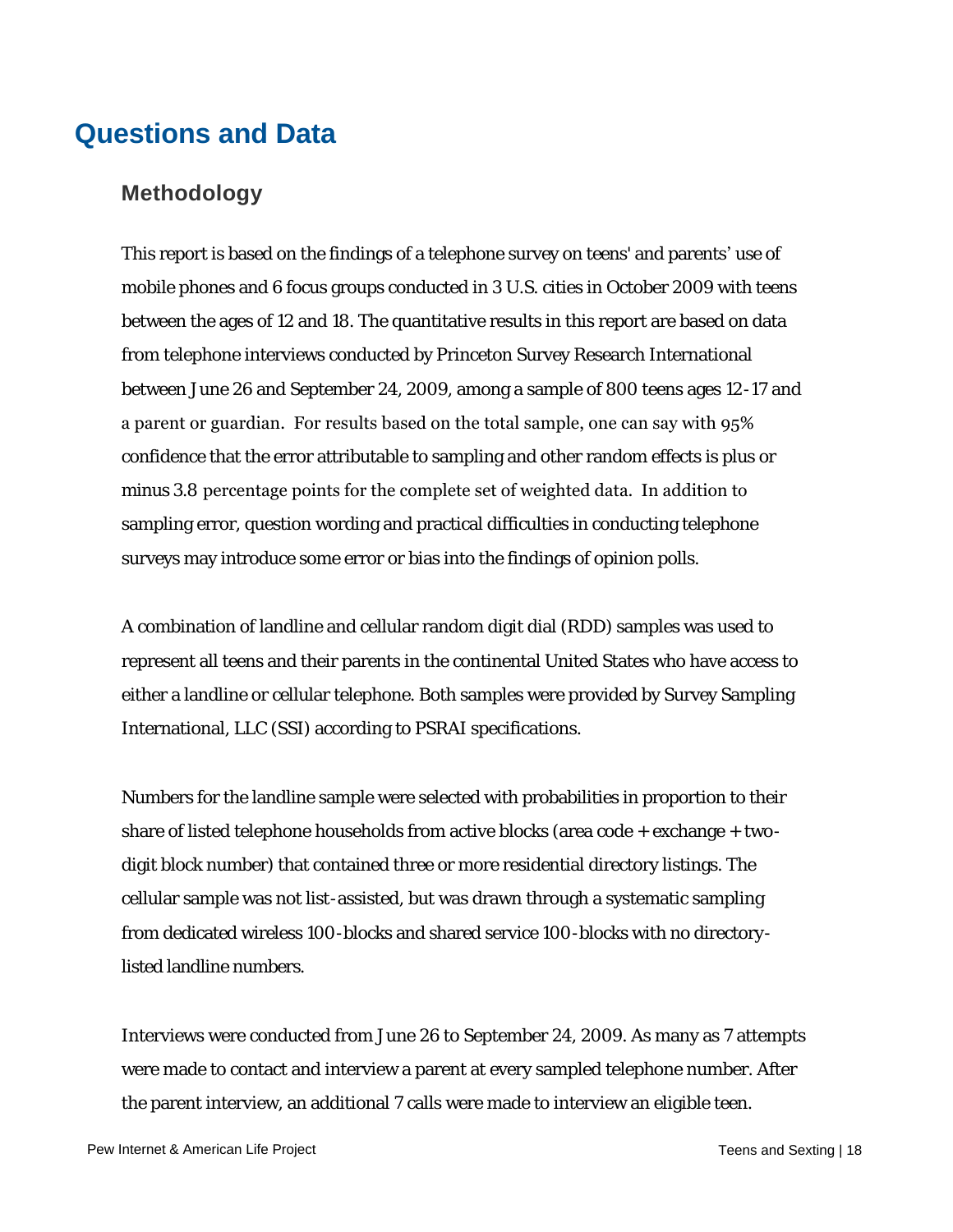Sample was released for interviewing in replicates, which are representative subsamples of the larger sample. Using replicates to control the release of sample ensures that complete call procedures are followed for the entire sample. Calls were staggered over times of day and days of the week to maximize the chance of making contact with potential respondents. Each telephone number received at least one daytime call in an attempt to find someone at home.

Contact procedures were slightly different for the landline and cell samples. For the landline sample, interviewers first determined if the household had any 12 to 17 year-old residents. Households with no teens were screened-out as ineligible. In eligible households, interviewers first conducted a short parent interview with either the father/male guardian or mother/female guardian. The short parent interview asked some basic household demographic questions as well as questions about a particular teen in the household (selected at random if more than one teen lived in the house.)

For the cell phone sample, interviews first made sure that respondents were in a safe place to talk and that they were speaking with an adult. Calls made to minors were screened-out as ineligible. If the person was not in a safe place to talk a callback was scheduled. Interviewers then asked if any 12 to 17 year olds lived in their household. Cases where no teens lived in the household were screened-out as ineligible. If there was an age-eligible teen in the household, the interviewers asked if the person on the cell phone was a parent of the child. Those who were parents went on to complete the parent interview. Those who were not parents were screened-out as ineligible.

For both samples, after the parent interview was complete an interview was completed with the target child. Data was kept only if the child interview was completed.

Weighting is generally used in survey analysis to compensate for patterns of nonresponse that might bias results. The interviewed sample was weighted to match national parameters for both parent and child demographics. The parent demographics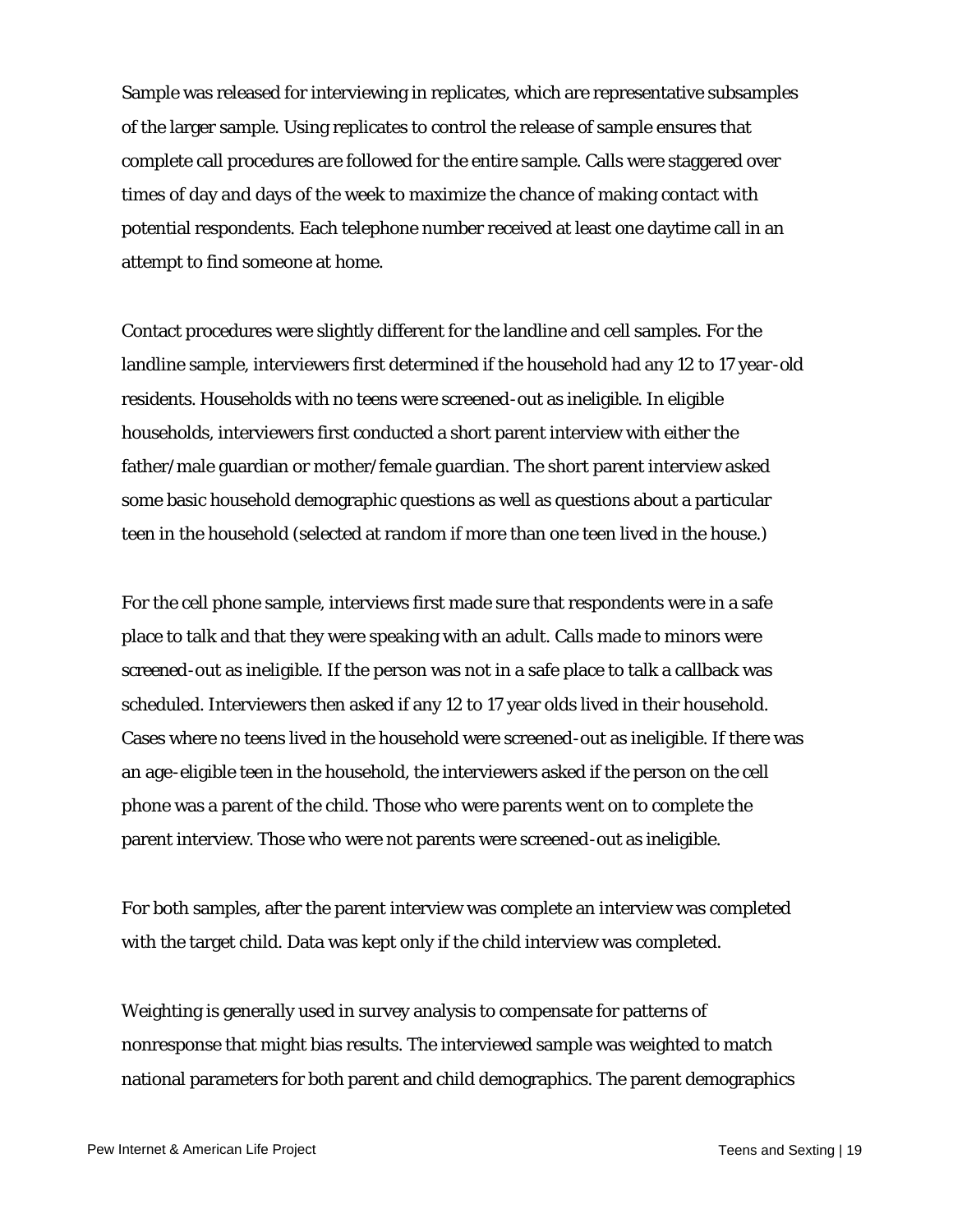used for weighting were: sex; age; education; race; Hispanic origin; and region (U.S. Census definitions). The child demographics used for weighting were gender and age. These parameters came from a special analysis of the Census Bureau's 2008 Annual Social and Economic Supplement (ASEC) that included all households in the continental United States.

Weighting was accomplished using Sample Balancing, a special iterative sample weighting program that simultaneously balances the distributions of all variables using a statistical technique called the Deming Algorithm. Weights were trimmed to prevent individual interviews from having too much influence on the final results. The use of these weights in statistical analysis ensures that the demographic characteristics of the sample closely approximate the demographic characteristics of the national population. Table 1 compares weighted and unweighted sample distributions to population parameters.

|               | Parameter    | Unweighted                           | Weighted |  |
|---------------|--------------|--------------------------------------|----------|--|
| Census Region |              |                                      |          |  |
| Northeast     | 17.8         | 15.4                                 | 17.4     |  |
| Midwest       | 21.8         | 24.6                                 | 22.1     |  |
| South         | 36.7         | 36.8                                 |          |  |
| West          | 23.7<br>23.3 |                                      | 23.6     |  |
| Parent's Sex  |              |                                      |          |  |
| Male          | 43.7         | 36.3                                 | 42.4     |  |
| Female        | 56.3         | 63.8                                 | 57.6     |  |
| Parent's Age  |              |                                      |          |  |
| LT 35         | 10.0         | 11.8                                 | 10.2     |  |
| 35-39         | 19.2         | 16.6                                 | 18.8     |  |
| 40-44         | 26.4         | 21.3                                 | 25.6     |  |
| 45-49         | 24.8         | 25.2<br>26.2<br>13.1<br>16.0<br>13.5 |          |  |
| 50-54         |              |                                      |          |  |
| $55+$         | 6.4          | 8.1                                  | 6.6      |  |

### **Table 1: Sample Disposition**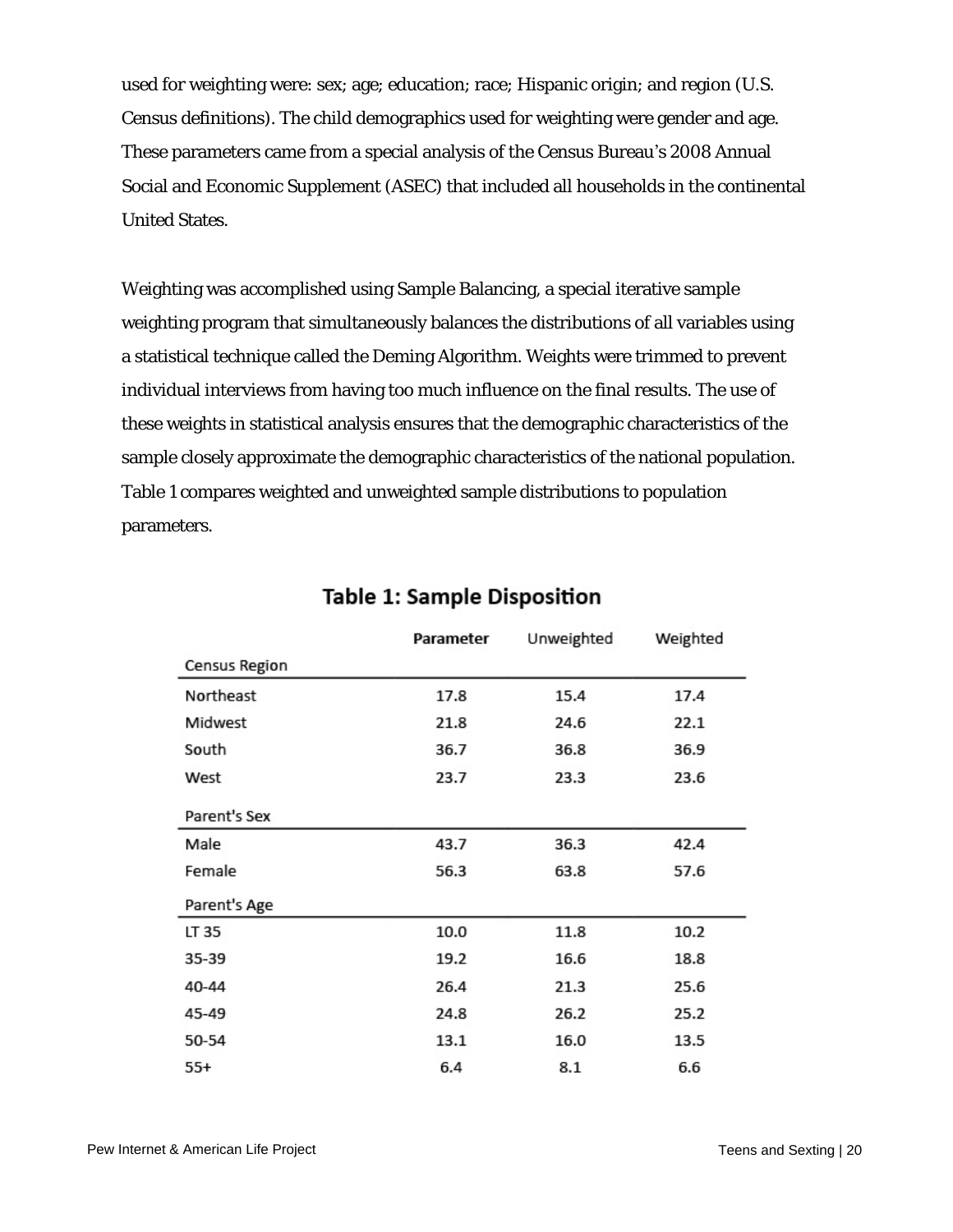| Parent's Education      |      |      |      |
|-------------------------|------|------|------|
| Less than HS grad.      | 13.1 | 7.5  | 11.6 |
| HS grad.                | 34.9 | 27.6 | 35.1 |
| Some college            | 23.2 | 25.0 | 23.6 |
| College grad.           | 28.8 | 39.9 | 29.8 |
| Parent's Race/Ethnicity |      |      |      |
| White, not Hispanic     | 63.6 | 69.5 | 65.2 |
| Black, not Hispanic     | 11.9 | 14.8 | 12.3 |
| Hispanic                | 18.1 | 10.0 | 16.1 |
| Other, not Hispanic     | 6.3  | 5.8  | 6.4  |
| Kid's Sex               |      |      |      |
| Male                    | 50.9 | 53.6 | 51.3 |
| Female                  | 49.1 | 46.4 | 48.7 |
| Kid's Age               |      |      |      |
| 12                      | 16.7 | 14.3 | 16.1 |
| 13                      | 16.7 | 17.0 | 16.8 |
| 14                      | 16.7 | 15.6 | 16.6 |
| 15                      | 16.7 | 17.8 | 16.8 |
| 16                      | 16.7 | 16.3 | 16.7 |
| 17                      | 16.7 | 19.1 | 17.0 |

Table 2 reports the disposition of all sampled callback telephone numbers ever dialed. The response rate estimates the fraction of all eligible respondents in the sample that were ultimately interviewed. At PSRAI it is calculated by taking the product of three component rates:**[11](#page-25-0)**

- Contact rate the proportion of working numbers where a request for interview was made**[12](#page-25-1)**
- Cooperation rate the proportion of contacted numbers where a consent for interview was at least initially obtained, versus those refused
- $\bullet$  Completion rate the proportion of initially cooperating and eligible interviews that agreed to the child interview and were completed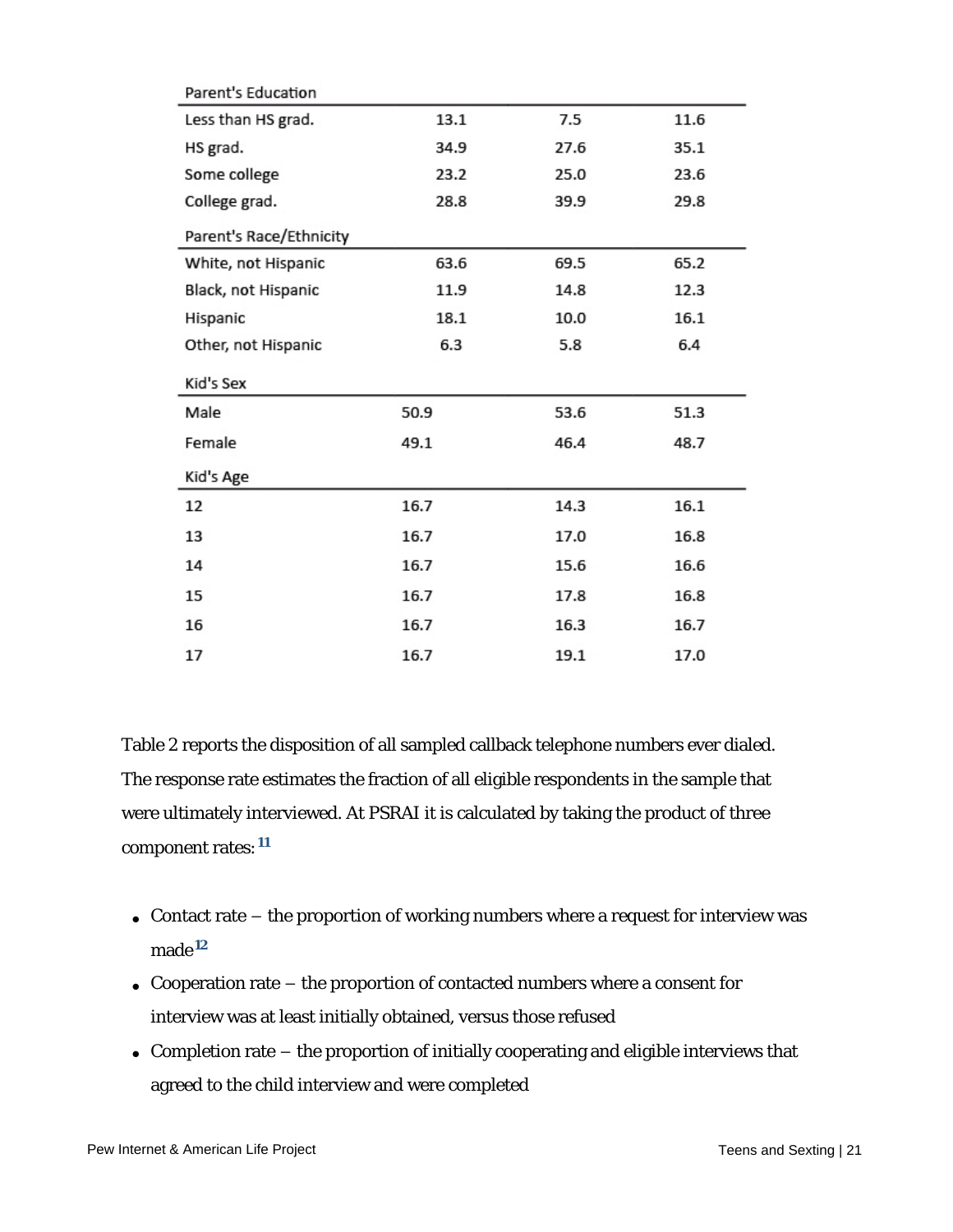Thus the response rate for landline sample was 14 percent and the response rate for the cell sample was 11 percent.

| Landline | Cell  |                                     |
|----------|-------|-------------------------------------|
| 95863    | 39997 | <b>T Total Numbers Dialed</b>       |
| 5185     | 619   | OF Non-residential                  |
| 4147     | 29    | OF Computer/Fax                     |
| 59       | 0     | OF Cell phone                       |
| 39588    | 14290 | OF Other not working                |
| 6206     | 1145  | UH Additional projected not working |
| 40679    | 23915 | Working numbers                     |
| 42.4%    | 59.8% | <b>Working Rate</b>                 |
|          |       |                                     |
| 2069     | 382   | UH No Answer / Busy                 |
| 7575     | 5176  | UO <sub>NC</sub> Voice Mail         |
| 79       | 11    | UO <sub>NC</sub> Other Non-Contact  |
| 30956    | 18346 | Contacted numbers                   |
| 76.1%    | 76.7% | <b>Contact Rate</b>                 |
| 2611     | 3092  | UO <sub>R</sub> Callback            |
| 17958    | 8644  | UO <sub>R</sub> Refusal             |
| 10387    | 6610  | Cooperating numbers                 |
| 33.6%    | 36.0% | Cooperation Rate                    |
| 1232     | 837   | IN1 Language Barrier                |
|          | 1717  | IN1 Child's cell phone              |
| 8142     | 3426  | IN2 No teen in household            |
| 1013     | 630   | Eligible numbers                    |
| 9.8%     | 9.5%  | <b>Eligibility Rate</b>             |
|          |       |                                     |
| 260      | 212   | R Parent refused child interview    |
| 209      | 162   | R Break-off child or parent         |
| 544      | 256   | I Completes                         |
| 53.7%    | 40.6% | <b>Completion Rate</b>              |
|          |       |                                     |
| 13.7%    | 11.2% | Response Rate                       |

## **Table 2: Sample Disposition**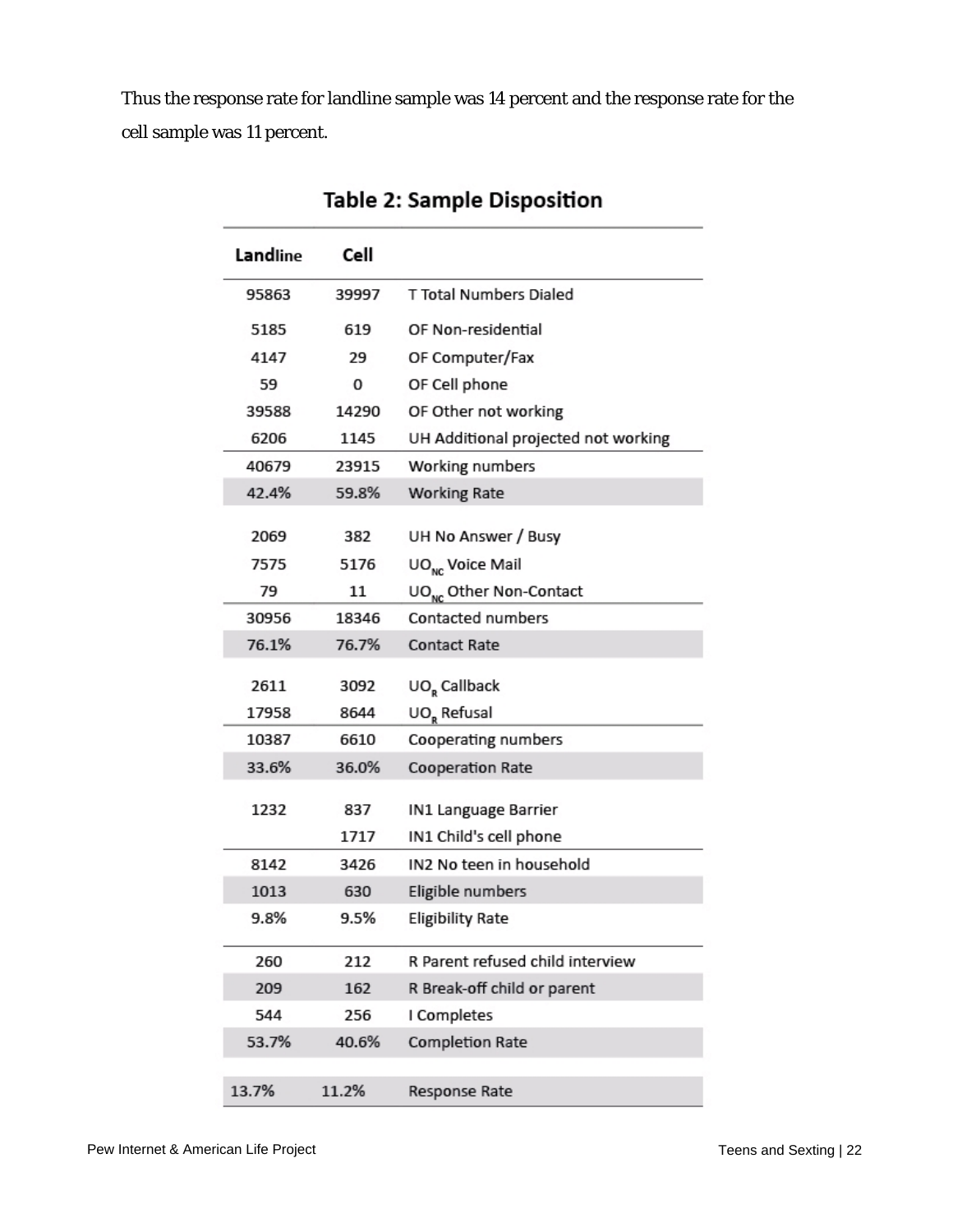The qualitative data comes from focus groups conducted by the University of Michigan and the Pew Internet & American Life Project. The questions addressed in this report were asked on paper surveys administered during 6 focus groups conducted in 3 cities in October 2009 with teens between the ages of 12 and 18. The groups were single sex – 3 groups with each sex. Two of the groups were with middle schoolers and 4 were with high school-aged students. Every effort was made to secure a diverse group of participants, with a balance of teens from different racial and ethnic backgrounds and socio-economic levels. All teens who participated in the focus groups had a cellular phone. Participants were offered a cash incentive for participation.

Each focus group lasted approximately 90 minutes, and included an individually administered paper questionnaire with additional questions that was completed during the 90 minute session. Recruitment for the focus groups was done by Resolution Research LLC of Denver, Colorado. Focus groups were moderated by Amanda Lenhart of Pew Internet and Scott Campbell of the University of Michigan, usually in teams of two, with one lead moderator and one secondary moderator. University of Michigan graduate students also attended the focus groups

### **Parent/Teen Cell Phone Survey 2009 - Topline**

Parent/Teen Cell Phone Survey 2009 Final Revised Topline 10/1/09

*Data for June 26 – September 24, 2009* 

Princeton Survey Research Associates International for the Pew Internet & American Life Project

Sample: n= 800 parents of 12-17 year olds (555 parent landline interviews and 245 parent cell phone interviews), 800 teens ages 12-17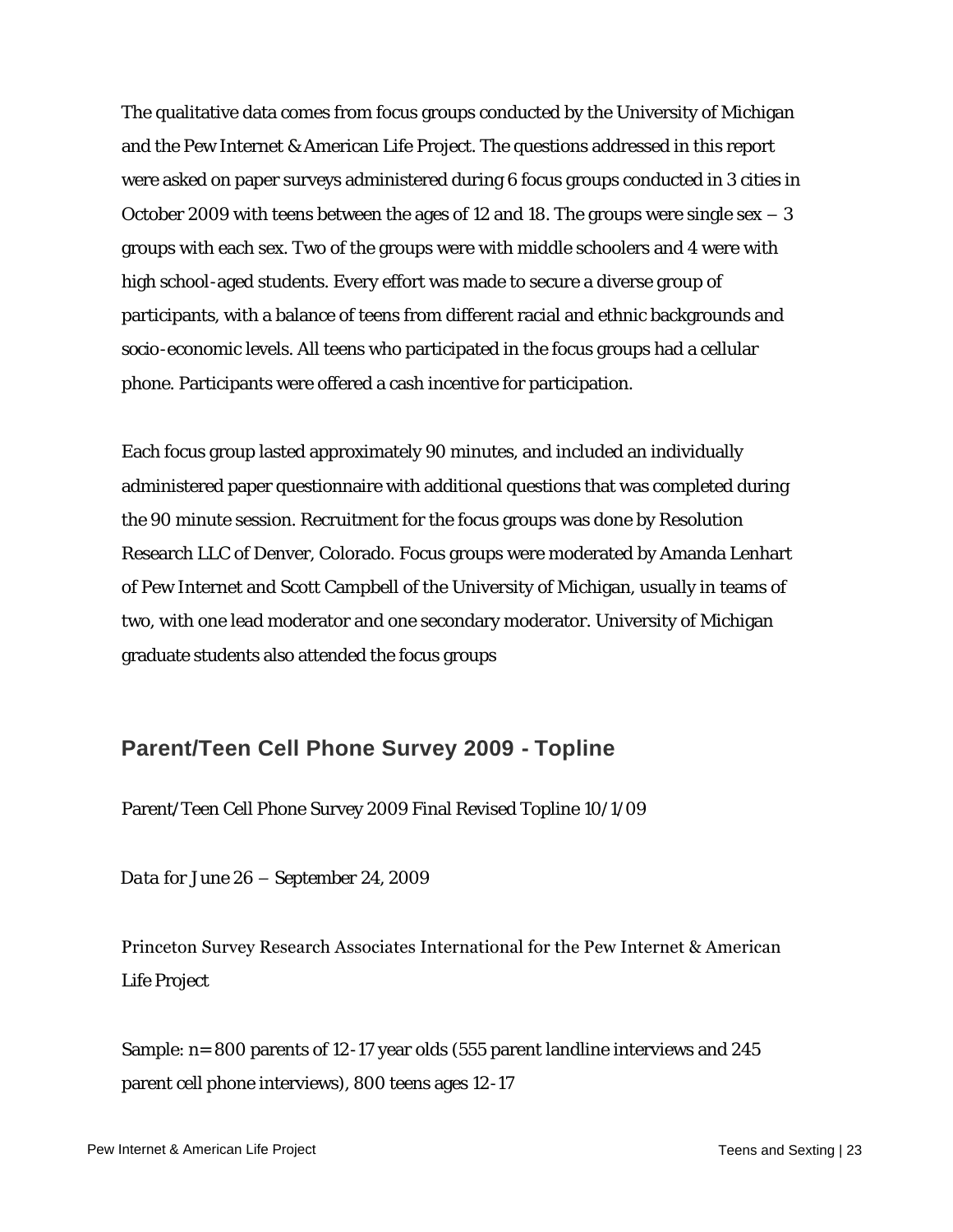#### **Interviewing dates: 06.26.09 – 09.24.09**

- Margin of error is plus or minus 4 percentage points for results based on total parents [n=800]
- Margin of error is plus or minus 4 percentage points for results based on total teens [n=800]
- Margin of error is plus or minus 4 percentage points for results based on teen internet users [n=746]
- Margin of error is plus or minus 4 percentage points for results based on teen cell phone users [n=625]
- Margin of error is plus or minus 5 percentage points for results based on teens who text [n=552]
- Have you ever experienced or done any of the following? K45 (First,) have you ever [INSERT IN ORDER]?

|    | Items J thru K: Based on teen cell users [N=625]                                                                      | YES | NO. | DON'T<br><b>KNOW</b> | <b>REFUSED</b> |
|----|-----------------------------------------------------------------------------------------------------------------------|-----|-----|----------------------|----------------|
|    | Sent a sexually suggestive nude or nearly nude photo<br>or video of yourself to someone else using your cell<br>phone |     | 95  |                      |                |
| k. | Received a sexually suggestive nude or nearly nude<br>photo or video of someone else you know on your<br>cell phone   | 15  | 85  | 0                    |                |

### **Bibliography**

Resources consulted and/or referenced in this report include:

Bill Analysis, Legislative Service Commission, S.B. 103, 128th Ohio General Assembly

(As Introduced). http://www.legislature.state.oh.us/analysis.cfm?

[ID=128\\_SB\\_103&ACT=As%20Introduced&hf=analyses128/s0103-i-128.htm](http://www.legislature.state.oh.us/analysis.cfm?ID=128_SB_103&ACT=As%20Introduced&hf=analyses128/s0103-i-128.htm)

Cox Communications Teen Online & Wireless Safety Survey, in Partnership with the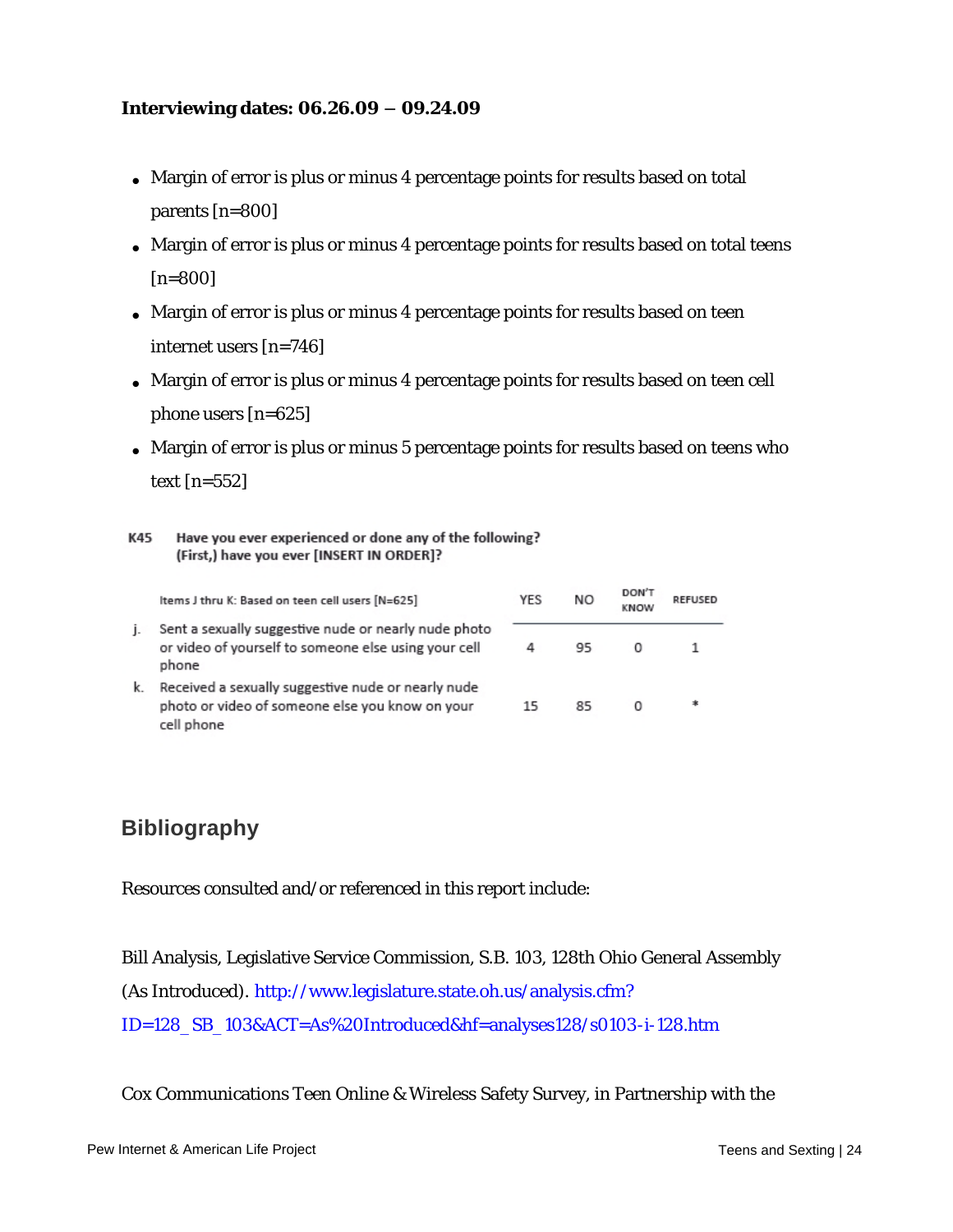National Center for Missing & Exploited Children® (NCMEC) and John Walsh. May 2009.

http://www.cox.com/takecharge/safe\_teens\_2009/media/2009\_teen\_survey\_internet\_and\_wir

Deborah Feyerick and Sheila Steffen, "'Sexting' lands teen on sex offender list." 9 April 2009. CNN. <http://www.cnn.com/2009/CRIME/04/07/sexting.busts/index.html>

House Proposal of Amendment/As Passed by House 2009. S.125. The State of Vermont Legislature. <http://www.leg.state.vt.us/docs/2010/bills/House/S-125.pdf>

MTV-AP Digital Abuse Study, Executive Summary. AThinLine.org. [http://www.athinline.org/MTV-AP\\_Digital\\_Abuse\\_Study\\_Executive\\_Summary.pdf](http://www.athinline.org/MTV-AP_Digital_Abuse_Study_Executive_Summary.pdf)

Prøitz, Lin 2007 'A Play of Visibility. Performances of Gender and Sexuality in Young Women's and Men's Camphone Images' (Paper 2). in *The Mobile Phone Turn: A Study of Gender, Sexuality and Subjectivity in Young People's Mobile Phone Practices*. [Doctoral thesis. Faculty of Humanities, University of Oslo,](http://www.duo.uio.no/sok/work.html?WORKID=86131) Unipub AS 2007. http://www.duo.uio.no/sok/work.html?WORKID=86131

"Sexting Girls Facing Porn Charge Sue D.A." 27 March 2009, CBS.com. <http://www.cbsnews.com/stories/2009/03/27/earlyshow/main4896577.shtml>

"Teens Face Child Porn Charge In Sexting Incident." Posted 7 April 2009, Updated 8 April 2009. WLWT.com. <http://www.wlwt.com/news/19120685/detail.html>

Title 76 Utah Criminal Code. Chapter 10 Offenses Against Public Health, Safety, Welfare, and Morals, Section 1204 http://www.le.utah.gov/UtahCode/getCodeSection? [code=76-10-1204 and Section 1206 http://www.le.utah.gov/UtahCode/getCodeSection](http://www.le.utah.gov/UtahCode/getCodeSection?code=76-10-1204)[?](http://www.le.utah.gov/UtahCode/getCodeSection?code=76-10-1206) code=76-10-1206